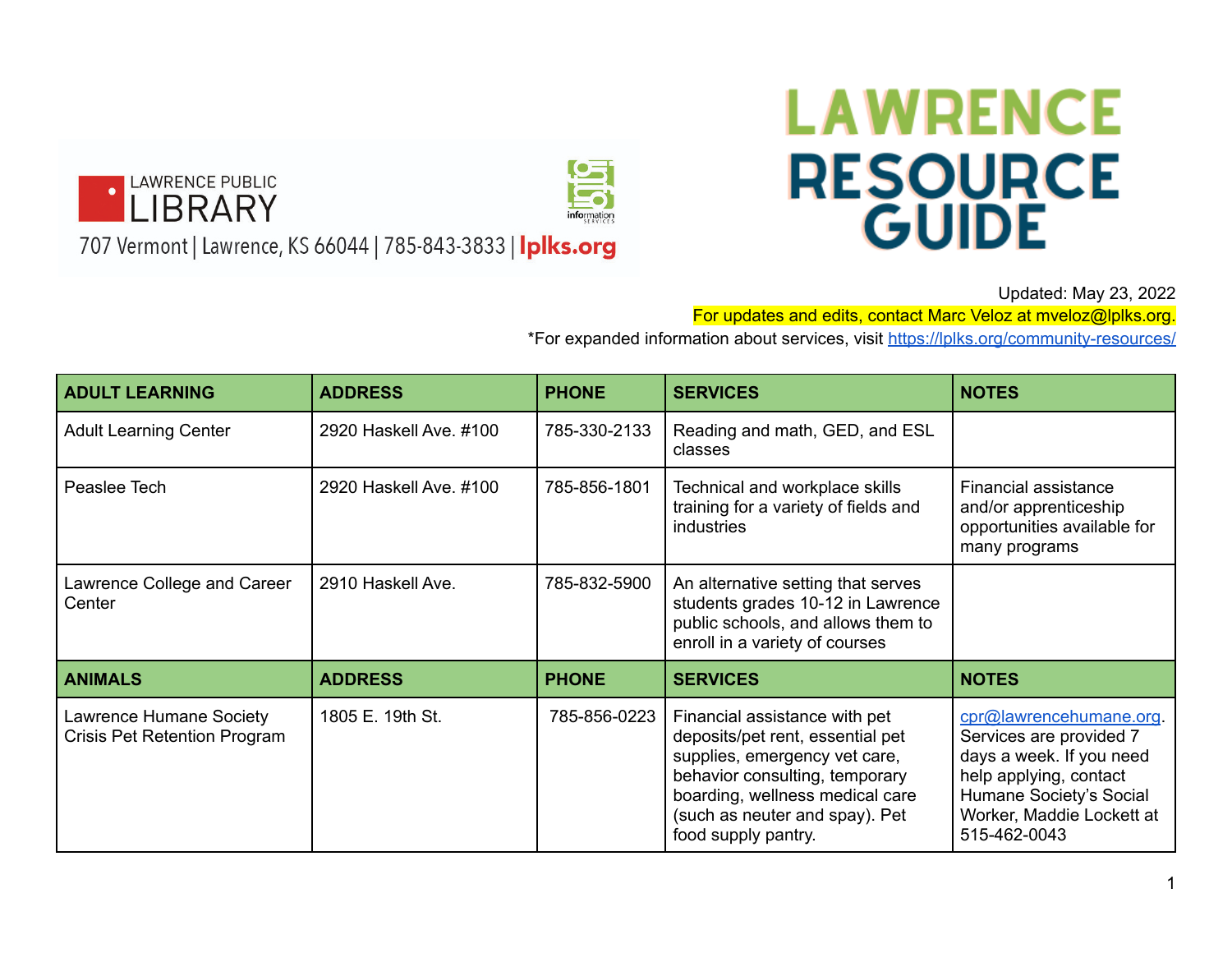| <b>Animal Control</b>                                                                | 111 E. 11th St.           | 785-832-7509                 |                                                                                                                                                                                                                           |                                                   |
|--------------------------------------------------------------------------------------|---------------------------|------------------------------|---------------------------------------------------------------------------------------------------------------------------------------------------------------------------------------------------------------------------|---------------------------------------------------|
| <b>DISABILITY &amp; ACCESS</b>                                                       | <b>ADDRESS</b>            | <b>PHONE</b>                 | <b>SERVICES</b>                                                                                                                                                                                                           | <b>NOTES</b>                                      |
| Independence, Inc.                                                                   | 2001 Haskell Ave.         | 785-841-0333                 | Services and referrals for those<br>with disabilities                                                                                                                                                                     |                                                   |
| Assistive Technology for<br>Kansans                                                  | http://atk.ku.edu         | 785-267-1717<br>800-526-3648 | Devices and services that help<br>people hear, see, live, learn, and<br>work better. Device<br>demonstrations, short-term<br>equipment loan, AT reuse, and<br>assistance locating funding for<br>devices                  |                                                   |
| The ARC of Douglas County                                                            | 2518 Ridge Ct. #238       | 785-749-0121                 | Provides services to individuals<br>with intellectual/developmental<br>disabilities and their families,<br>including targeted case<br>management, IEP support,<br>independent living counseling,<br>advocacy and training |                                                   |
| Bert Nash SSI/SSDI, Outreach,<br>Access & Recovery (SOAR)<br>Team                    | 200 Maine St. #A          | 785-843-9192.<br>ext.5       | Assists with accessing resources<br>and benefits and entitlements<br>application process                                                                                                                                  | Services only open to Bert<br><b>Nash Clients</b> |
| Cottonwood CDDO-<br><b>Community Developmental</b><br><b>Disability Organization</b> | 2801 W. 31st              | 785-840-1632                 | Single point of entry for<br>intellectual/developmental disability<br>waiver services eligibility and<br>referral                                                                                                         |                                                   |
| Cottonwood, Inc.                                                                     | 2801 W. 31st St.          | 785-842-0550                 | Full range of support for people<br>with disabilities, including<br>residential and employment<br>services, MAP program hires<br>people with any kind of medical or<br>mental health disability                           |                                                   |
| Disability Rights Center of                                                          | 214 SW 6th Ave, Ste. 100, | 785-273-9661                 | Attorneys and advocates who                                                                                                                                                                                               |                                                   |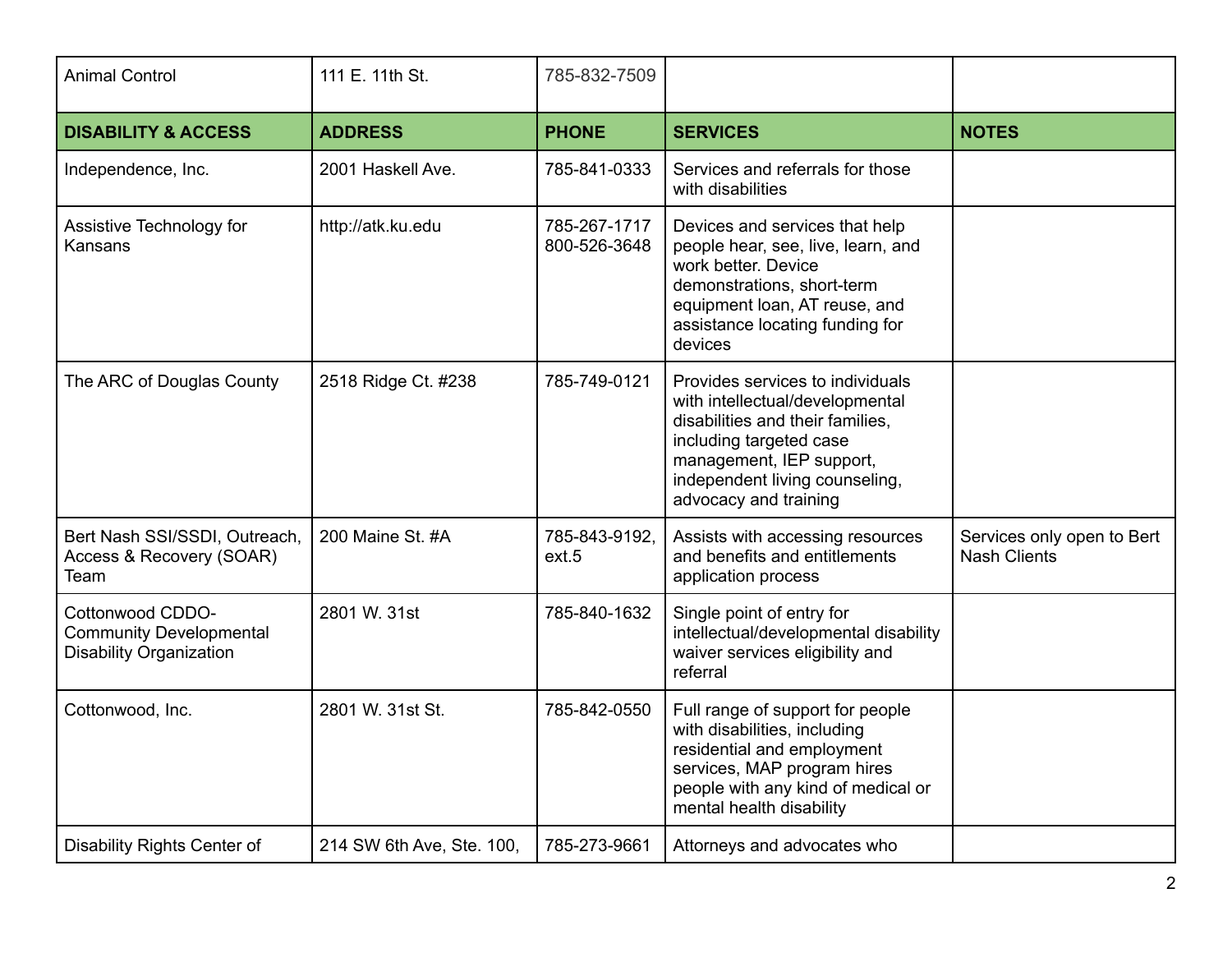| Kansas                                                   | Topeka, KS 66603                  |                              | provide free advocacy and legal<br>services for disability rights                                                                                               |                                                         |
|----------------------------------------------------------|-----------------------------------|------------------------------|-----------------------------------------------------------------------------------------------------------------------------------------------------------------|---------------------------------------------------------|
| Kansas Audio-Reader Network                              | 1120 W. 11th St.                  | 785-864-4600                 | Reading and information services<br>for blind, visually impaired, and<br>print disabled individuals in<br>Kansas, free of charge                                |                                                         |
| Kansas Commission for the<br>Deaf and Hard of Hearing    | 555 S. Kansas Ave<br>Topeka, KS   | 800-432-0698                 | <b>Rehabilitation services</b>                                                                                                                                  |                                                         |
| Kansas Commission on<br><b>Disability Concerns</b>       | kcdcinfo.ks.gov                   | 800-295-5232                 | Extensive lists of in-state services<br>for Braille and alternate formats,<br>assistive technology, sign language<br>interpreters, service animals, and<br>more |                                                         |
| Kansas Dept. for Aging and<br><b>Disability Services</b> | 503 S. Kansas Ave.,<br>Topeka, KS | 785-296-4986                 | Assistance with Medicare,<br>behavioral health services, and<br>home and community-based<br>service programs                                                    |                                                         |
| <b>Kansas Talking Books</b>                              |                                   | 800-362-0699<br>620-341-6280 | Provides personalized library<br>support and materials in a<br>specialized format to eligible<br>Kansas residents to ensure that all<br>may read                |                                                         |
| Schiefelbusch<br>Speech-Language Hearing<br>Clinic       | 1200 Sunnyside #2101              | 785-864-4690                 | Offers comprehensive services to<br>people with communicative<br>disorders                                                                                      |                                                         |
| <b>Social Security Office</b>                            | 1440 Wakarusa #200                | 800-772-1213                 | Learn about and apply for disability<br>benefits                                                                                                                |                                                         |
| T-Lift                                                   | www.lawrencetransit.org           | 785-312-7054                 | Door-to-door, shared ride<br>paratransit service. Available to<br>transit riders living with a disability                                                       | Call for more info and to<br>begin application process. |
| Trinity In-Home Care                                     | 2201 W. 25th St. Ste. Q           | 785-842-3159                 | Respite and attendant care to                                                                                                                                   |                                                         |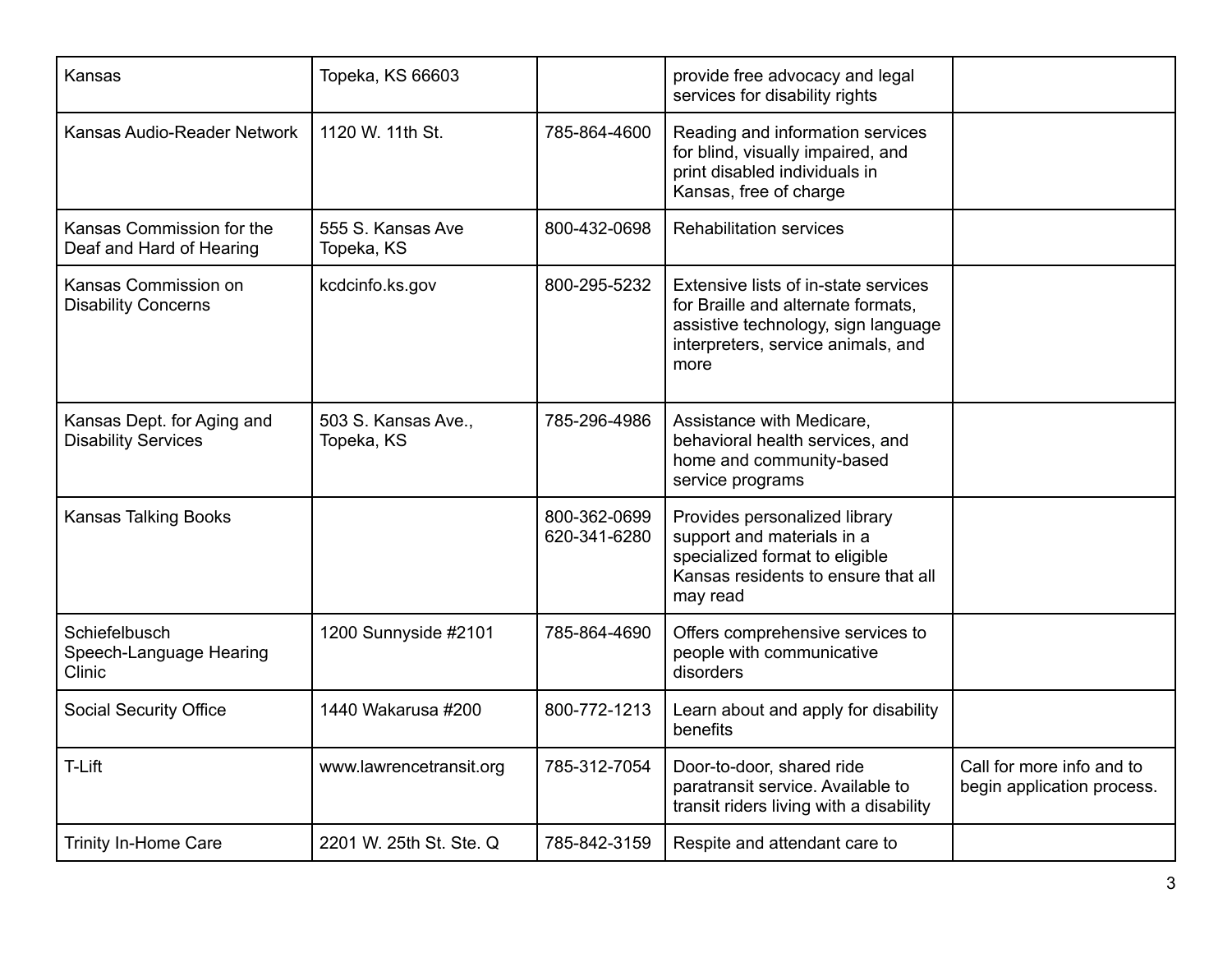|                                                     |                                 |              | individuals with disabilities and<br>older adults                                                                                                                                                              |                                                                                                                                                             |
|-----------------------------------------------------|---------------------------------|--------------|----------------------------------------------------------------------------------------------------------------------------------------------------------------------------------------------------------------|-------------------------------------------------------------------------------------------------------------------------------------------------------------|
| <b>Visiting Nurses Association</b>                  | 200 Maine St.                   | 785-843-3738 | Physician-ordered home visits for<br>the home-bound; acutely ill<br>patients; end-of-life care with<br>emphasis on comfort; personal<br>care and housekeeping                                                  |                                                                                                                                                             |
| <b>Working Healthy Kansas</b>                       |                                 | 785-330-8602 | Offers people with disabilities who<br>are working (or interested in<br>working) the opportunity to get or<br>keep Medicaid coverage while on<br>the job                                                       | https://kancare.ks.gov/con<br>sumers/working-healthy                                                                                                        |
| <b>EMPLOYMENT</b>                                   | <b>ADDRESS</b>                  | <b>PHONE</b> | <b>SERVICES</b>                                                                                                                                                                                                | <b>NOTES</b>                                                                                                                                                |
| Lawrence Workforce Center                           | 2920 Haskell Ave. #2            | 785-840-9675 | Resume help, job searching, career<br>planning, Business Services such as<br>free job postings for employers and<br>labor market information                                                                   |                                                                                                                                                             |
| <b>Ballard Center</b>                               | 708 Elm St.                     | 785-842-0729 | <b>Work Professional Closet</b>                                                                                                                                                                                |                                                                                                                                                             |
| Cottonwood Inc MAP Program                          | 2801 W. 31st St.                | 785-842-0550 | <b>MAP Program--Employment</b><br>services for individuals with any<br>kind of medical or mental health<br>disabilities. JobLink Division -<br>customized employment services<br>for people with disabilities. | Case Management & Job<br><b>Skills Training included</b><br>with employment service;<br>accommodations needed<br>to maintain employment<br>will be provided |
| Heartland Works, Inc.                               | 5020 SW 28th #100<br>Topeka, KS | 785-234-0500 | Offers workforce development<br>services in a seventeen county<br>region of northeast Kansas                                                                                                                   |                                                                                                                                                             |
| Lawrence-Douglas County<br><b>Housing Authority</b> | 1600 Haskell Ave. #187          | 785-842-1533 | Employment assistance provided to<br>those living in public or Section 8<br>housing                                                                                                                            |                                                                                                                                                             |
| VanGo Inc.                                          | 715 New Jersey St.              | 785-842-3797 | Employs qualifying youth ages<br>14-24 to make public works of art                                                                                                                                             | Youth receive<br>comprehensive                                                                                                                              |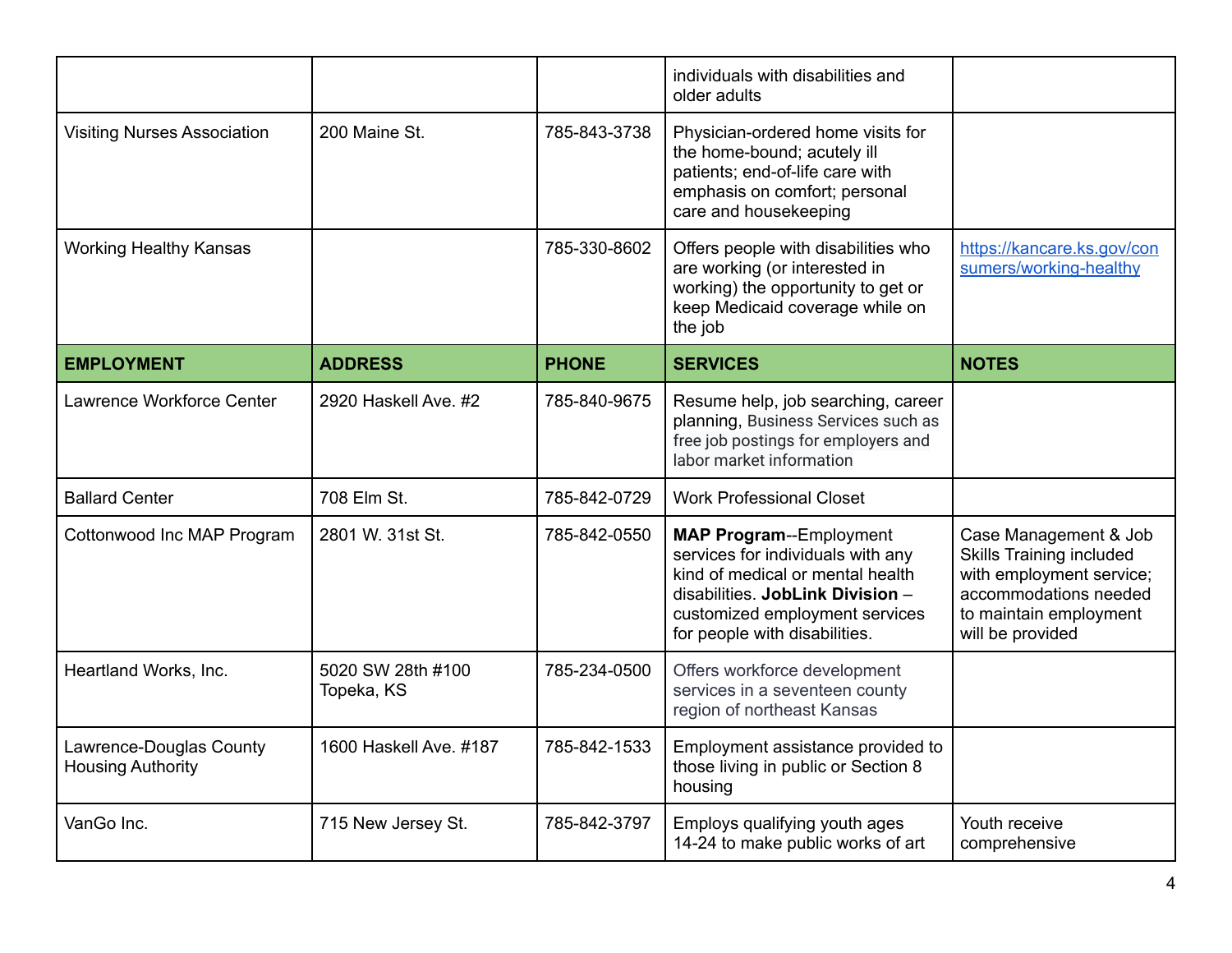|                                                                                                        |                       |                                                                               | that are sold in the community.                                                                                                                                                                                                                                                                | employability skills training,<br>health and wellness<br>education & social service<br>support                                                                          |
|--------------------------------------------------------------------------------------------------------|-----------------------|-------------------------------------------------------------------------------|------------------------------------------------------------------------------------------------------------------------------------------------------------------------------------------------------------------------------------------------------------------------------------------------|-------------------------------------------------------------------------------------------------------------------------------------------------------------------------|
| <b>FOOD-FINANCIAL</b><br><b>ASSISTANCE</b>                                                             | <b>ADDRESS</b>        | <b>PHONE</b>                                                                  | <b>SERVICES</b>                                                                                                                                                                                                                                                                                | <b>NOTES</b>                                                                                                                                                            |
| Kansas Department of Children<br>and Families-- SNAP<br>(Supplemental Nutrition<br>Assistance Program) |                       | 877-653-9522<br>(SNAP<br>hotline)<br>785-843-7058<br>(County<br>SNAP-Ed $#$ ) | Provides qualifying low-income<br>households with food benefits,<br>access to a healthy diet and<br>education on food preparation and<br>nutrition                                                                                                                                             | For help applying locally:<br>Call JustFood, Ballard<br>Center, or Senior<br><b>Resource Center to</b><br>schedule an appointment.                                      |
| Double Up Bucks                                                                                        | doubleupheartland.org | 877-653-9522:<br>SNAP@harve<br>sters.org                                      | SNAP (food stamps) matching<br>program providing dollar-for-dollar<br>matching at regional farmers'<br>markets                                                                                                                                                                                 |                                                                                                                                                                         |
| WIC Nutrition (Women, Infants,<br>Children)                                                            | 200 Maine St.         | 785-856-5350                                                                  | Personalized nutrition<br>$\bullet$<br>information and support<br>Electronic benefit transfer<br>cards to buy healthy food<br>Tips for eating well to<br>improve health<br><b>Breastfeeding support</b><br>program<br>Referrals for services that<br>$\bullet$<br>can benefit the whole family | Eligibility: for pregnant and<br>postpartum women, infants<br>and children up to age 5<br>who are determined to be<br>at nutritional risk and meet<br>income guidelines |
| K-State Research and<br><b>Extension of Douglas County</b>                                             |                       | 785-843-7058                                                                  | SNAP-Ed food and nutrition<br>education; cooking class<br>opportunities                                                                                                                                                                                                                        |                                                                                                                                                                         |
| <b>FOOD PANTRIES + FREE</b><br><b>MEALS</b>                                                            | <b>ADDRESS</b>        | <b>PHONE</b>                                                                  | <b>SERVICES</b>                                                                                                                                                                                                                                                                                | <b>NOTES</b>                                                                                                                                                            |
| <b>Just Food</b>                                                                                       | 1000 E. 11th St.      | 785-856-7030                                                                  | Food pantry; accessible to a<br>household once per calendar week                                                                                                                                                                                                                               | Pantry hours: Tuesday &<br>Thursday 9am - 6pm                                                                                                                           |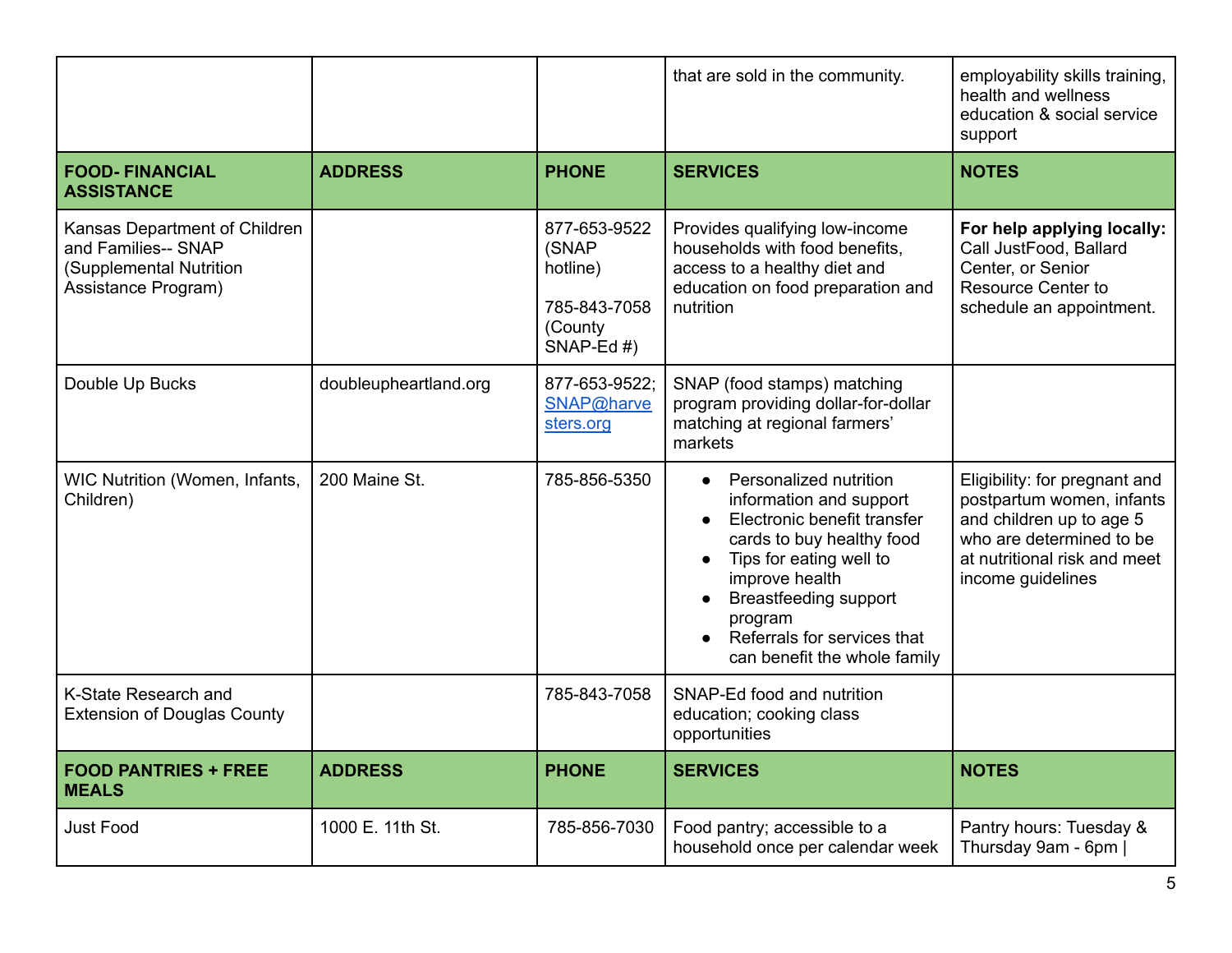|                                                         |                                                  |                                          | Cruising Cupboard (mobile food<br>pantry) has weekly stops in<br>Lawrence, LeCompton, Baldwin<br>and Eudora. Kitchen Supplies for<br>families in need. | Wednesday & Friday 9am<br>$-3pm$                                                               |
|---------------------------------------------------------|--------------------------------------------------|------------------------------------------|--------------------------------------------------------------------------------------------------------------------------------------------------------|------------------------------------------------------------------------------------------------|
| <b>Ballard Center</b>                                   | 708 Elm St.                                      | 785-842-0729                             | Food pantry by appointment only                                                                                                                        |                                                                                                |
| <b>Harvesters Community Food</b><br><b>Network</b>      | 215 SE Quincy Topeka, KS<br>66603                | 785-861-7700                             | Food Locator service to help<br>identify pantries, drive-thru food<br>pickup locations & kitchens where<br>prepared meals are served                   | https://www.harvesters.org/<br>get-food-assistance/food-lo<br>cator                            |
| <b>Campus Cupboard</b>                                  | 1301 Jayhawk Blvd, Level<br>4                    | 785-864-4060                             | Food pantry for KU students,<br>faculty, staff, and affiliates                                                                                         | Open Monday, Tuesday,<br>and Thursday 8am-4pm                                                  |
| <b>Catholic Charities</b>                               | 1525 W. 6th St. Suite A&B                        | 785-856-2694                             | Food pantry                                                                                                                                            | Open Monday - Thursday,<br>9am-4pm                                                             |
| <b>ECKAN</b>                                            | 2518 Ridge Ct. Ste. 101                          | 785-841-3357                             | Food pantry                                                                                                                                            | Monday, Wednesday<br>and Thursday. 9am to<br>3:30pm by appointment,<br>only once every 30 days |
| <b>First Baptist Church</b>                             | 1330 Kasold Dr.                                  |                                          | Food pantry                                                                                                                                            | Every Wednesday<br>12pm-2pm; 1st and 3rd<br>Wednesday 5:30-6:30pm                              |
| Free Market at Edgewood<br>Homes                        | 16th and Haskell                                 | 785-764-5899                             | Fresh garden produce, sustainably<br>grown by youth, is offered at no<br>cost to anyone needing access to<br>fresh produce and bread.                  | 2022 Start Date is Wed,<br>May 25th. Every<br>Wednesday, 4-6pm.                                |
| <b>Lawrence First United</b><br><b>Methodist Church</b> | 867 Highway 40                                   |                                          | Drive-through pick-up offered<br>through Harvesters                                                                                                    | 2nd Saturday of the month<br>$11am-12pm$                                                       |
| Lawrence Freedgin Kansas<br><b>Fridge Group</b>         | Located behind Latchkey<br>Deli at 1035 Mass St. | lawrencefreed<br>ginkansas@g<br>mail.com | Community pantry, open 24/7                                                                                                                            | Mutual aid group; takes<br>requests for items.                                                 |
| <b>Salvation Army</b>                                   | 946 New Hampshire                                | 785-843-4188                             | Free meals and food boxes                                                                                                                              | Mobile hot lunch: Monday,                                                                      |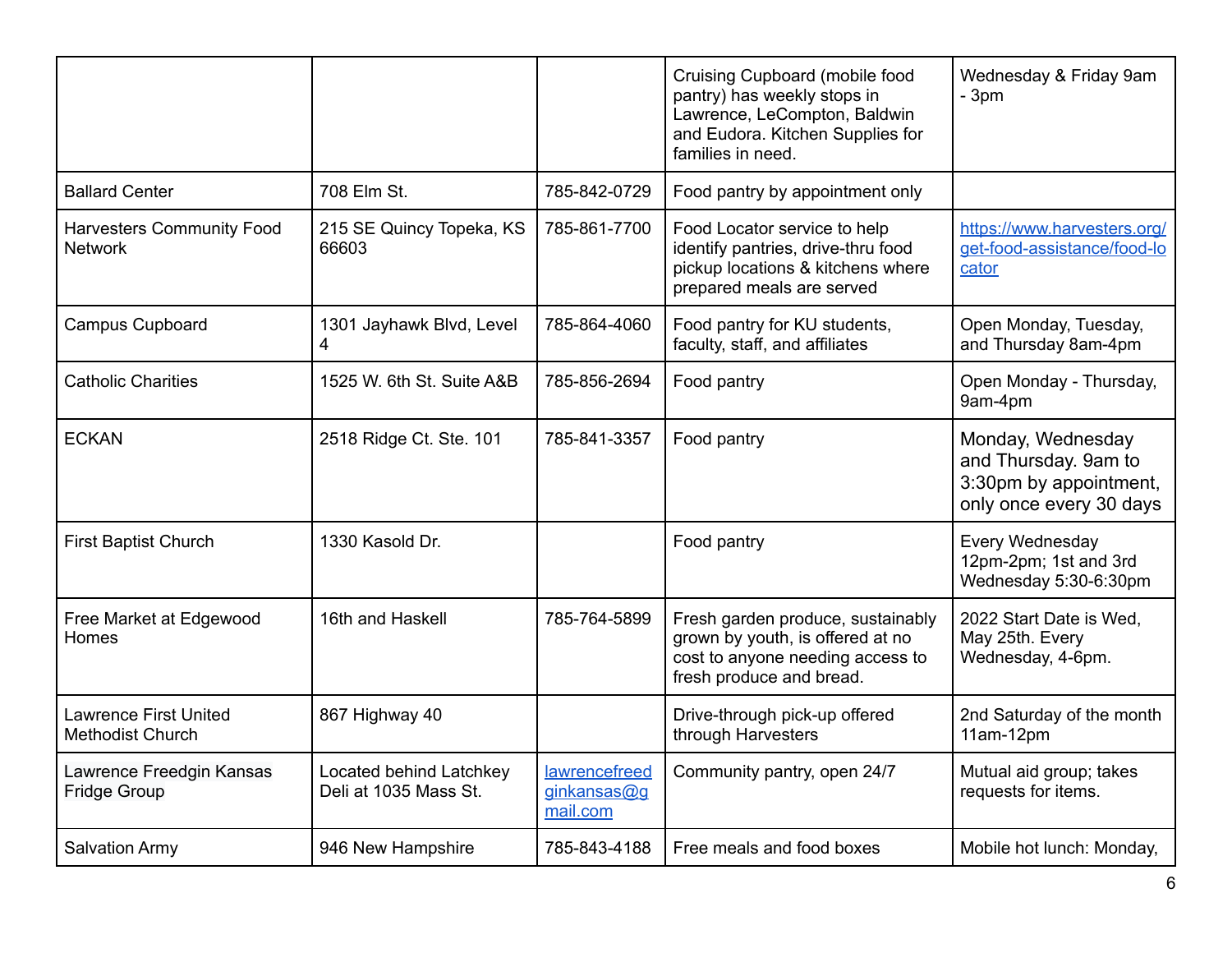|                                  |                                                                         |                             |                                                                                                                                                                                        | Wednesday, Friday<br>1pm-2pm; Food box<br>pickup Tuesday and<br>Thursday 10am-12pm                                |
|----------------------------------|-------------------------------------------------------------------------|-----------------------------|----------------------------------------------------------------------------------------------------------------------------------------------------------------------------------------|-------------------------------------------------------------------------------------------------------------------|
| <b>Sunrise Project</b>           | 1501 Learnard Ave                                                       | 785-865-1618                | Free Porch Pantry open 24/7; free<br>meals offered 1st and 3rd<br>Wednesdays of the month 5-6pm;<br>Free Community garden open from<br>dusk until dawn during spring,<br>summer & fall | For up to date information,<br>please check their website<br>or Facebook page                                     |
| <b>Trinity Interfaith Pantry</b> | 1027 Vermont                                                            |                             | Food pantry                                                                                                                                                                            | Tuesdays 1-3pm<br>Saturdays 10am-12pm                                                                             |
| <b>Westwood House</b>            | 1421 W 19th St<br>785-592-3443                                          |                             | Food pantry & weekly<br>pre-packaged meals offered for<br>students at the University of<br>Kansas & Haskell Indian Nations<br>University.                                              | ~Pantry hours: Monday -<br>Thursday, 4-6pm<br>~"Vegans, Veggies and<br>Vibes" meal kit pickup:<br>Tuesdays, 4-6pm |
| Food Not Bombs                   | At Lawrence Public Library<br>707 Vermont                               |                             | Free meals                                                                                                                                                                             | Summer hours: Mondays<br>at 5:30pm                                                                                |
| <b>Global Cafe</b>               | 920 Massachusetts                                                       |                             | Free meals                                                                                                                                                                             | Weekends at 9am                                                                                                   |
| Jubilee Cafe                     | 946 Vermont                                                             |                             | Free meals offered at First United<br><b>Methodist Church</b>                                                                                                                          | Tuesdays and Fridays at<br>7am-8am; Enter through<br>the doors on 10th Street                                     |
| <b>LINK</b>                      | 221 W.10th Street (enter<br>through the basement<br>entrance of Church) | linksince1985<br>@gmail.com | Free meals                                                                                                                                                                             | Tuesday, Thursday,<br>Saturday and Sunday at<br>1pm                                                               |
| <b>HEALTHCARE</b>                | <b>ADDRESS</b>                                                          | <b>PHONE</b>                | <b>SERVICES</b>                                                                                                                                                                        | <b>NOTES</b>                                                                                                      |
| <b>First Med</b>                 | 3211 S. Iowa St., #100                                                  | 785-505-5475                | Walk-in clinic for minor<br>emergencies or illnesses                                                                                                                                   | Affiliated with LMH Health.<br>Open 7 days/week.                                                                  |
| Haskell Indian Health Center     | 2415 Massachusetts                                                      | 785-843-3750                | Family practice, dental, optometry,<br>physical therapy, behavioral health,                                                                                                            | Health services available<br>to any federally recognized                                                          |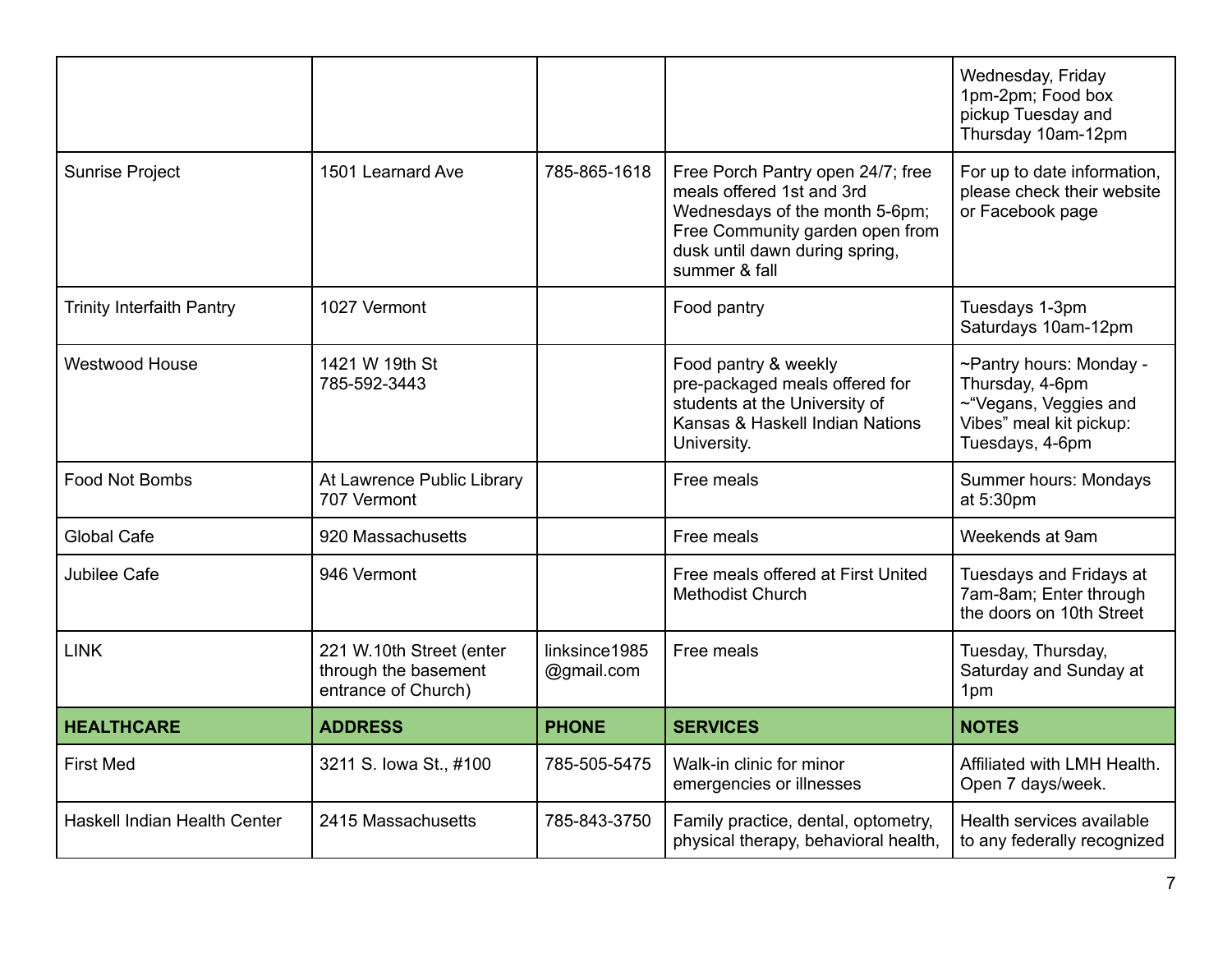|                                                            |                          |              | diabetes prevention care,<br>pharmacy, & lab services                                                                                                                                                  | tribal member                                                                                                                                              |
|------------------------------------------------------------|--------------------------|--------------|--------------------------------------------------------------------------------------------------------------------------------------------------------------------------------------------------------|------------------------------------------------------------------------------------------------------------------------------------------------------------|
| <b>Heartland Community Health</b><br>Center                | 1312 W 6th St.           | 785-841-7297 | Primary care, dental care,<br>pediatrics, mental & behavioral<br>health, COVID-19 clinic, pharmacy,<br>and food pantry are available.<br>Medicaid eligibility and enrollment<br>assistance.            | Patients are accepted<br>regardless of income or<br>insurance status. Mental &<br><b>Behavioral services</b><br>available to established<br>patients only. |
| KanCare                                                    | PO Box 3599, Topeka      | 800-792-4884 | Medicaid and Children's Health<br>Insurance Program (CHIP)                                                                                                                                             |                                                                                                                                                            |
| Lawrence-Douglas County<br><b>Public Health</b>            | 200 Maine St.            | 785-843-3060 | Offers a variety of clinic, family,<br>regulatory, and community<br>services. Also offers Special<br>Supplemental Nutrition Program for<br>Women, Infants and Children (WIC)                           |                                                                                                                                                            |
| <b>LMH Health (formerly</b><br>Lawrence Memorial Hospital) | 325 Maine St.            | 785-505-5000 |                                                                                                                                                                                                        |                                                                                                                                                            |
| <b>Positive Connections</b>                                | 2044 SW Fillmore, Topeka | 785-232-3100 | STI testing, HIV testing, HIV+ care,<br>prevention, PrEP information, ACA<br>enrollment, free condoms                                                                                                  | Serves all of Northeast<br>Kansas                                                                                                                          |
| Schiefelbusch<br>Speech-Language Hearing<br><b>Clinic</b>  | 1200 Sunnyside #2101     | 785-864-4690 | Comprehensive services to people<br>with communicative disorders.                                                                                                                                      | Call for an appointment.                                                                                                                                   |
| <b>Speech Solutions</b>                                    | speechsolutions.co       | 785-550-7481 | Speech therapy services for<br>pediatric and adult populations.<br>Can travel to clients, including to<br>surrounding communities.                                                                     | Contracted with BCBS KS,<br>Humana, United<br>Healthcare and Medicaid.                                                                                     |
| Senior Resource Center                                     | 745 Vermont              | 785-727-7874 | Free, unbiased, and confidential<br>community counselors who can<br>answer questions about Medicare<br>and other insurance issues.<br>Education on issues related to<br>Medicare and health insurance. | Call to schedule a<br>consultation and ask to<br>speak to a SHICK<br>counselor                                                                             |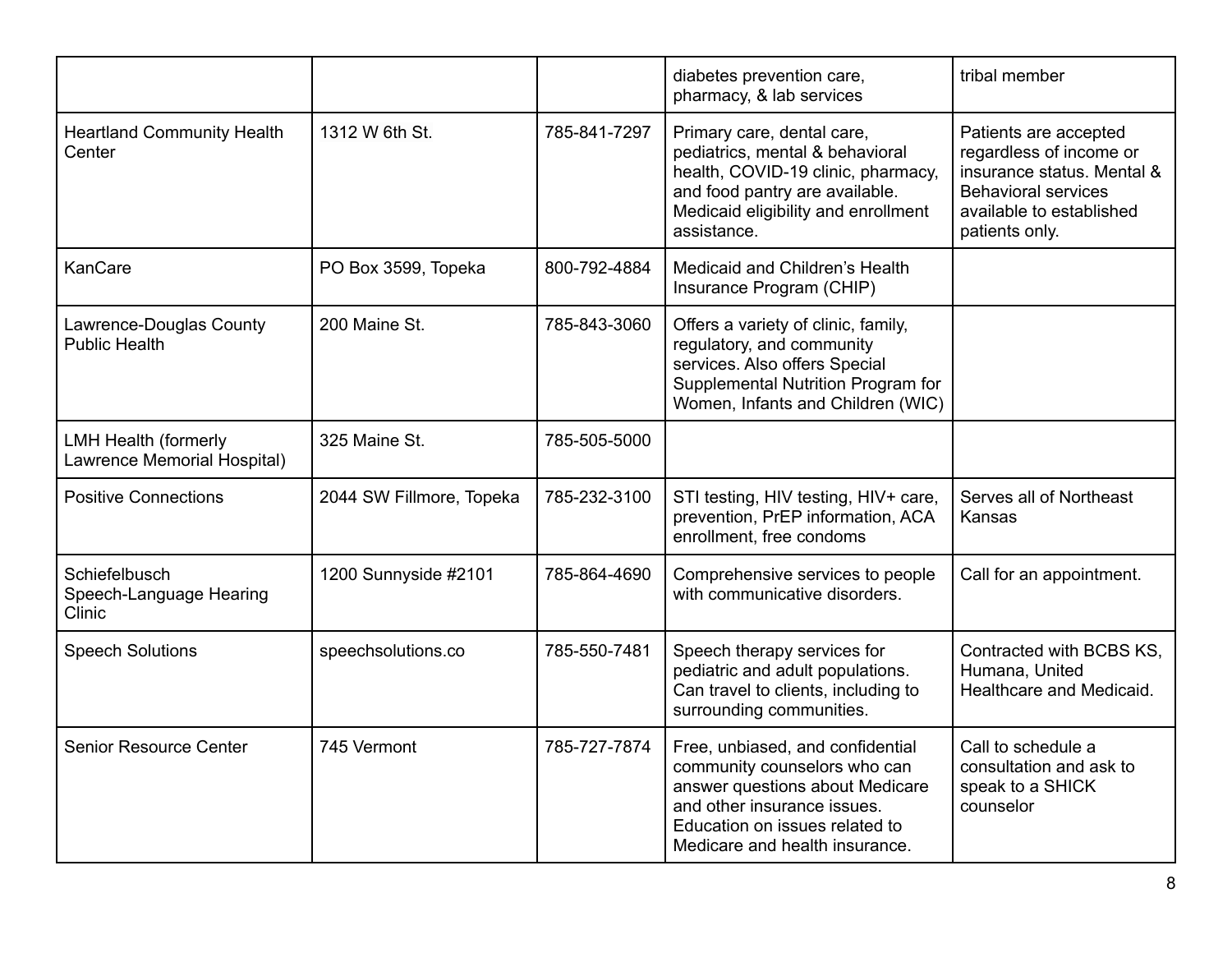| VA Eastern Kansas Healthcare                 | 4821 Quail Crest Pl.                                | 800-574-8387<br>ext. 54654      | Primary care, pharmacy, laboratory<br>services, behavioral healthcare,<br>women veteran care, & tele-health<br>care                                    | Check out our database<br>version of the guide to see<br>more details about these<br>services |
|----------------------------------------------|-----------------------------------------------------|---------------------------------|--------------------------------------------------------------------------------------------------------------------------------------------------------|-----------------------------------------------------------------------------------------------|
| Honor Moon Period Pantry                     | 512 E. Ninth St, Studio #1                          | 785-551-8884                    | Honor Moon is an inclusive period<br>pantry providing free access to<br>menstrual products 24/7                                                        |                                                                                               |
| <b>HOMELESSNESS</b>                          | <b>ADDRESS</b>                                      | <b>PHONE</b>                    | <b>SERVICES</b>                                                                                                                                        | <b>NOTES</b>                                                                                  |
| <b>Lawrence Community Shelter</b>            | 3655 E. 25th St.                                    | 785-832-8864                    | Shelter for houseless individuals<br>and families; wrap-around services<br>for clients include medical care,<br>employment support, case<br>management | Open 24/7. Call for<br>information about<br>openings.                                         |
| <b>Bert Nash Homeless Outreach</b><br>Team   | 346 Maine Street (Old<br><b>Heartland Building)</b> | 785-843-9192<br>$(24/7$ number) | Outreach services for houseless<br>individuals, no mental health issues<br>are necessary to receive services                                           | Walk In Hours:<br>8:30am-10am, M-TH                                                           |
| Family Promise of Lawrence                   | 905 Tennessee St.                                   | 785-764-9506                    | Serving households with children in<br>care in areas of homelessness<br>prevention, shelter diversion,<br>shelter, housing stabilization.              | Open M-F 8-5; Case<br>management services<br>provided in all programs.                        |
| <b>DARE Center</b>                           | 944 Kentucky St                                     | 785-856-0698                    | Place of refuge for those<br>experiencing homelesness; DARE<br>offers basic services including<br>showers, washer, dryers                              | Open Tuesday, Thursday,<br>Friday 2pm-6pm                                                     |
| <b>HOUSING</b>                               | <b>ADDRESS</b>                                      | <b>PHONE</b>                    | <b>SERVICES</b>                                                                                                                                        | <b>NOTES</b>                                                                                  |
| <b>Habitat for Humanity</b>                  | 720 Connecticut                                     | 785-832-0777                    | Homeownership program, Home<br>Repair program including Aging in<br>Place & Critical Repair, ReStore<br>which sells new & gently used<br>furniture     |                                                                                               |
| Housing and Credit<br>Counseling, Inc (HCCI) | 2518 Ridge Ct. #208                                 | 785-749-4224                    | Counseling & education on<br>budgeting, debt, credit report                                                                                            |                                                                                               |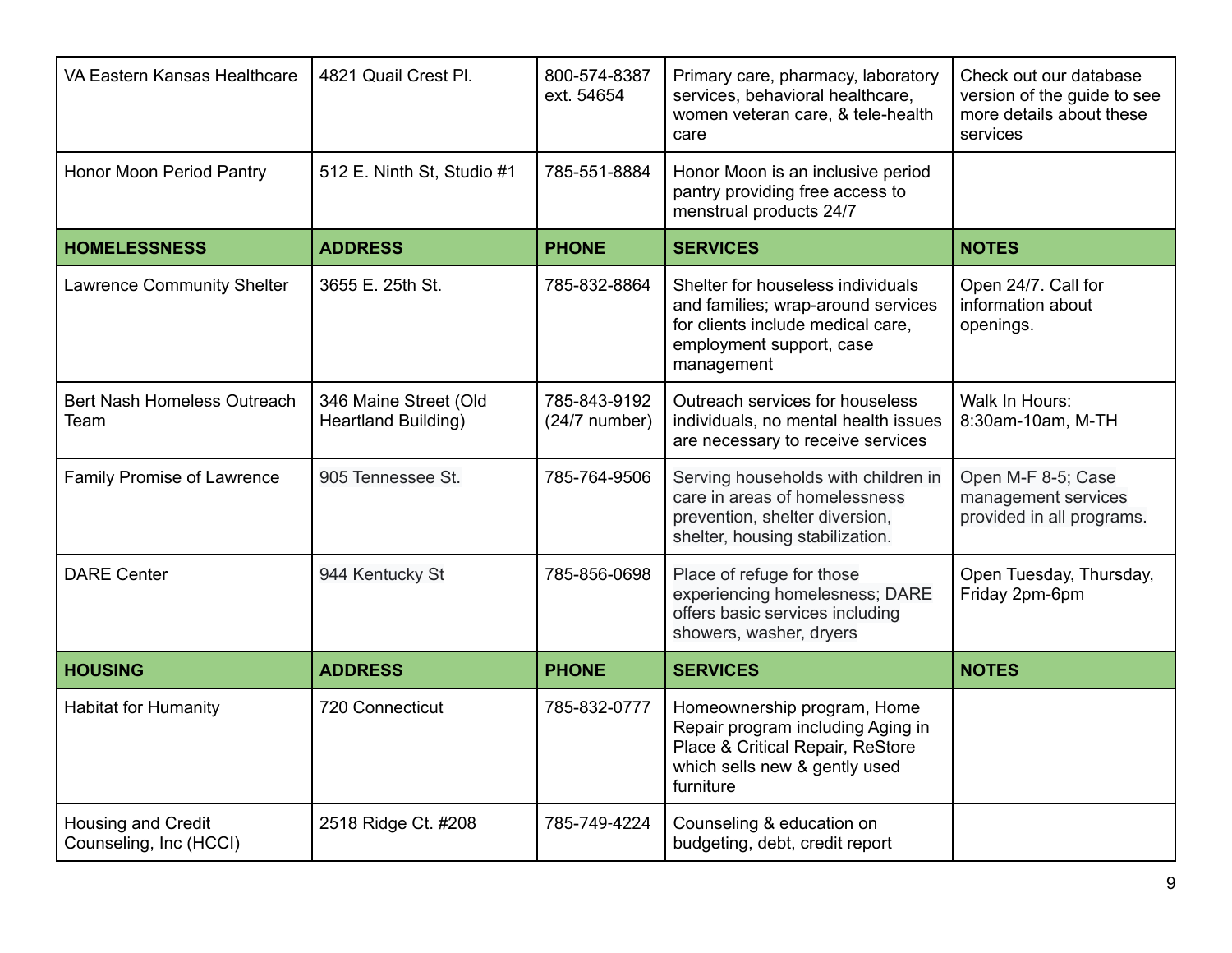|                                                                                 |                             |                                          | building, homebuying, mortgage<br>defaults, foreclosure, bankruptcy,<br>student loan repayment, & tenant /<br>landlord counseling                                                                                                                           |                                                                                                                                                           |
|---------------------------------------------------------------------------------|-----------------------------|------------------------------------------|-------------------------------------------------------------------------------------------------------------------------------------------------------------------------------------------------------------------------------------------------------------|-----------------------------------------------------------------------------------------------------------------------------------------------------------|
| Lawrence-Douglas County<br><b>Housing Authority</b>                             | 1600 Haskell Ave.           | 785-842-8110                             | Section 8 housing, veteran<br>housing, senior housing,<br>transitional housing program, case<br>management services for those on<br>the housing list                                                                                                        | For assistance filling out<br>the housing application,<br>call the main office.                                                                           |
| <b>Tenants to Homeowners</b>                                                    | 2518 Ridge Ct. #103         | 785-842-5494                             | Affordable rentals, home purchase<br>program, homebuyer workshops,<br>financial literacy, budgeting, and<br>other supports that mitigate lease<br>violations                                                                                                | Press 2 for Rental<br>Management, 3 for TTH<br>Homebuyer Program                                                                                          |
| <b>Housing Stabilization</b><br><b>Collaborative of Douglas</b><br>County (HSC) | 2518 Ridge Court<br>Rm. 202 | 785-424-5266                             | HSC exists to support community<br>members in accessing and<br>affording sustainable housing<br>through rental & utility assistance,<br>monthly rental availability list,<br>landlord engagement and<br>partnerships with local social<br>service agencies. | Reach out to Gabi<br>Sprague at<br>gsprague@douglascounty<br>ks.org or Mariel Ferreiro, at<br>mferreiro@ldcha.org with<br>questions.                      |
| Kansas Homeowner<br>Assistance Fund (KHAF)                                      |                             | 1-855-307-54<br>23 (KHAF Call<br>Center) | The KHAF program provides<br>financial relief to homeowners<br>financially impacted by COVID.<br>Assistance can cover mortgage<br>payments, property taxes &<br>charges, utilities, and more.                                                               | Learn more and apply at<br>www.kshousingcorp.org/ka<br>nsas-homeowner-assistan<br>ce-fund. KHAF call center<br>is available for application<br>assistance |
| <b>Willow Domestic Violence</b><br>Shelter                                      | 1920 Moodie Road            | 785-843-3333                             | Emergency 90-day shelter for<br>domestic violence and human<br>trafficking survivors. Transitional<br>Housing program for survivors.<br>Foster support housing for youth<br>aging out of foster support.                                                    | Contact the Willow for<br>more details & information<br>regarding these programs.                                                                         |
| Disability & Aging Crime                                                        | 214 SW 6th Ave, Ste. 100,   | 785-273-9661                             | The DRC has funding to support                                                                                                                                                                                                                              | Applicants must be a                                                                                                                                      |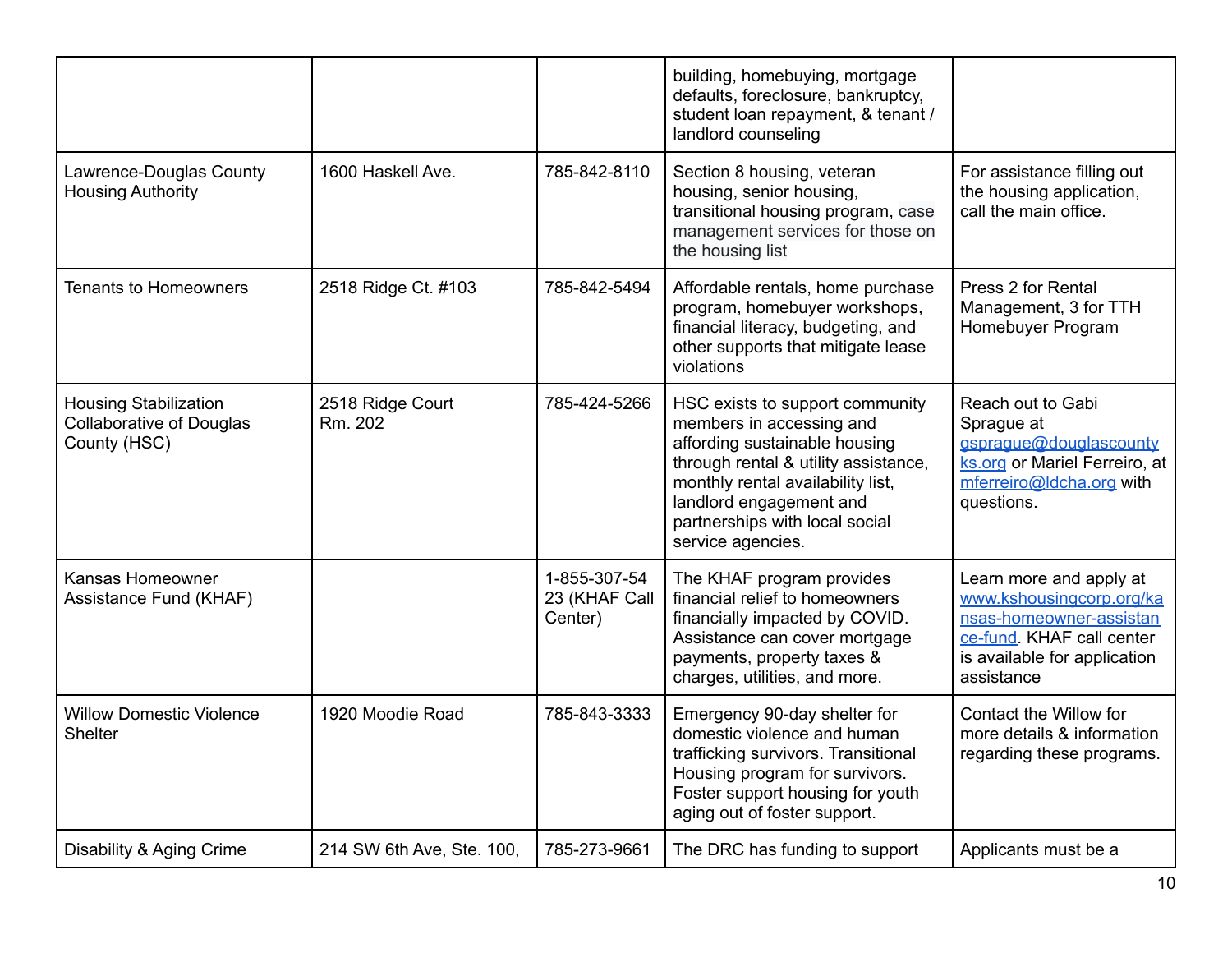| Victims Unit - Disability Rights<br><b>Center of Kansas</b>             | Topeka, KS 66603                          |                                                    | certain rent, utility, or other<br>expenses needed to rehouse<br>people with disabilities and seniors<br>who are crime victims and cannot<br>safely return to their housing.    | Kansan with a disability<br>who has been a victim of<br>crime or a senior who has<br>been a victim of elder<br>abuse, crime, or neglect.<br>Contact the call line and<br>request to speak to an<br>advocate. |
|-------------------------------------------------------------------------|-------------------------------------------|----------------------------------------------------|---------------------------------------------------------------------------------------------------------------------------------------------------------------------------------|--------------------------------------------------------------------------------------------------------------------------------------------------------------------------------------------------------------|
| <b>LANGUAGE ACCESS</b>                                                  | <b>ADDRESS</b>                            | <b>PHONE</b>                                       | <b>SERVICES</b>                                                                                                                                                                 | <b>NOTES</b>                                                                                                                                                                                                 |
| <b>Adult Learning Center</b>                                            | 2920 Haskell Ave. #100                    | 785-330-2133                                       | Reading and math, GED, and ESL<br>classes                                                                                                                                       |                                                                                                                                                                                                              |
| Centro Hispano Resource<br>Center                                       | 204 W. 13th St. (front of<br>house)       | 785-843-2039                                       | Counseling services, child<br>development screening,<br>interpretation and translation<br>services, and connection to<br>community resources for families                       | Families need to have<br>children under the age of 6<br>to receive services                                                                                                                                  |
| Plymouth Language Program                                               | 925 Vermont St.  <br>Plymouthlanguage.org | text only<br>785-371-4810:                         | FREE English classes at levels 1,<br>2, and 3. Low-cost Spanish<br>classes.                                                                                                     | Classes are exclusively<br>online.<br>plymouthesl@gmail.com,<br>email is preferred method<br>of contact                                                                                                      |
| <b>Small World</b>                                                      | 2415 Clinton Pkwy.                        | Spanish:<br>785-749-3677<br>Farsi:<br>785-749-9494 | English language learning program<br>for women; five different levels of<br>classes offered at a low cost:<br>community and support from other<br>women, and special activities | Smallworld.school.blog<br>swlawrence68@gmail.com<br>.No summer classes.<br><b>Enrollment for fall classes</b><br>starts September 6th.                                                                       |
| <b>LEGAL</b>                                                            | <b>ADDRESS</b>                            | <b>PHONE</b>                                       | <b>SERVICES</b>                                                                                                                                                                 | <b>NOTES</b>                                                                                                                                                                                                 |
| Call-A-Lawyer<br>(Service provided by Kansas<br><b>Bar Association)</b> |                                           | 800-928-3111                                       | Get free legal advice on the 2nd<br>Thursday of each month from<br>6-8pm; all other times \$2/minute<br>(max \$50)                                                              |                                                                                                                                                                                                              |
| Kansas Legal Services                                                   | 712 S. Kansas Ave., #201<br>Topeka        | Topeka Office:<br>785-354-8531                     | Provides mediation services in a<br>wide variety of cases; legal                                                                                                                | Civil legal advice &<br>representation provided at                                                                                                                                                           |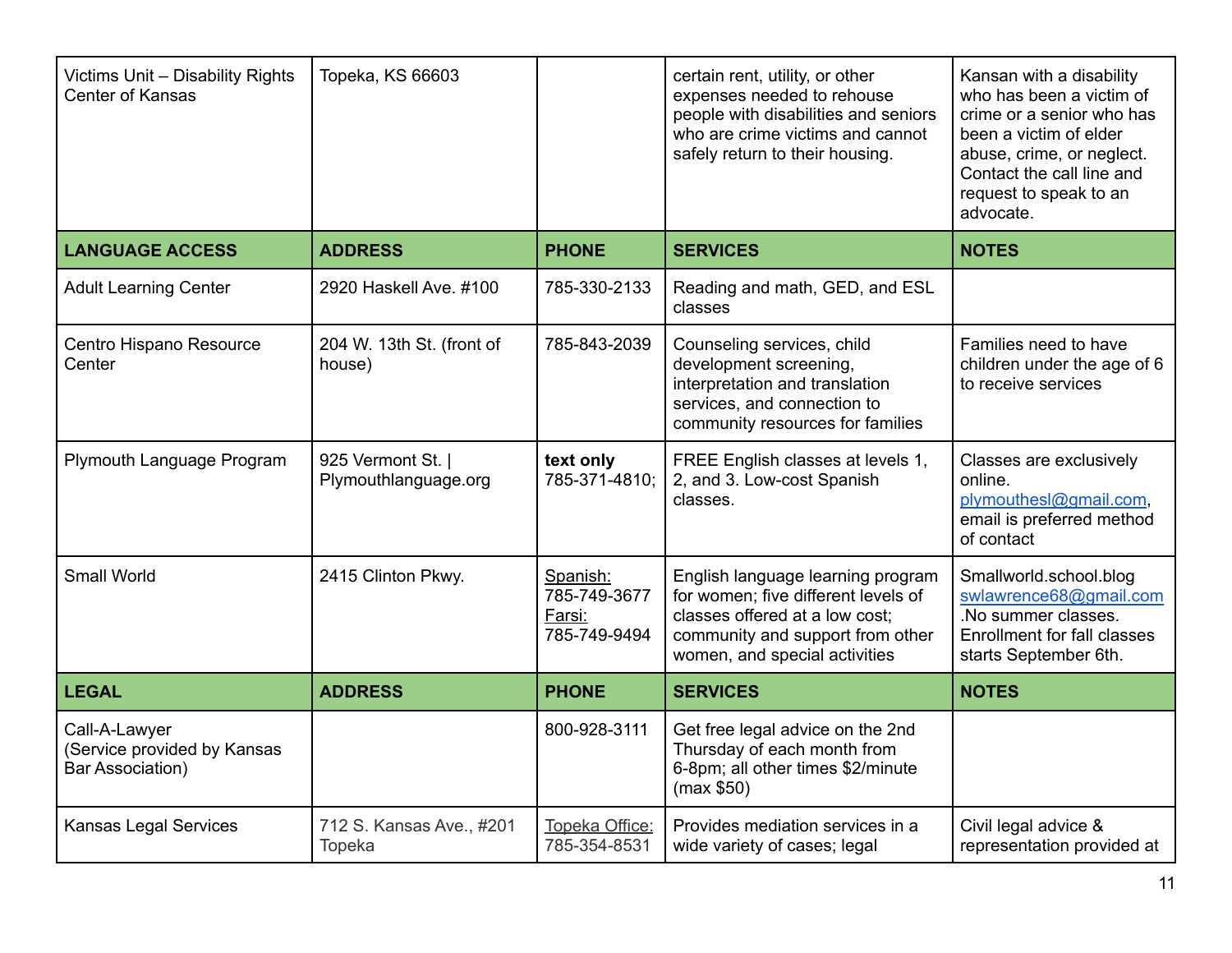|                                                                         |                                          | Statewide<br>intake:<br>800-723-6953                         | assistance for the following<br>matters: consumer/finance,<br>housing, education, juvenile,<br>employment, elder law, income<br>maintenance, family issues, health,<br>and individual rights.                                                     | no cost or at reduced price<br>to income eligible persons;<br>cannot give legal advice<br>until there's an application<br>on file |
|-------------------------------------------------------------------------|------------------------------------------|--------------------------------------------------------------|---------------------------------------------------------------------------------------------------------------------------------------------------------------------------------------------------------------------------------------------------|-----------------------------------------------------------------------------------------------------------------------------------|
| <b>KU Legal Aid Clinic / Douglas</b><br><b>County Legal Aid Society</b> | 1535 W 15th Street                       | 785-864-5564                                                 | Represents clients in criminal<br>record expungement matters,<br>gender-marker and name-change<br>cases, and court-appointed cases<br>for juvenile defense and municipal<br>criminal defense                                                      |                                                                                                                                   |
| <b>Elder Law Hotline</b>                                                |                                          | 888-353-5337                                                 | For any Kansas resident aged 60<br>or older without regard to income.<br>The hotline provides senior citizens<br>access to an attorney to advise<br>them about legal questions in civil<br>cases and referrals to other<br>resources when needed. | Free of charge                                                                                                                    |
| <b>Justice Advice Line</b>                                              |                                          | 800-675-5860                                                 | Open to income-eligible Kansas<br>residents, help with civil or<br>domestic legal matters                                                                                                                                                         |                                                                                                                                   |
| <b>Kansas Holistic Defenders</b>                                        | 1204 Oread Avenue,<br>Lawrence, KS 66044 | 785-284-9835;<br>micha@Kansa<br>asHolisticDefe<br>nders.org. | Criminal defense services to folks<br>charged with a misdemeanor in<br>Douglas County District Court; only<br>providing legal services connected<br>to someone's criminal case.                                                                   | Individuals must be<br>charged in Douglas County<br><b>Court District:</b>                                                        |
| <b>KU Law Mediation Clinic</b>                                          |                                          | 785-864-4513                                                 | Provides mediation services in a<br>range of cases as selected by the<br>instructor. Cases can be taken from<br>all over the community.                                                                                                           | Clinic only takes cases<br>from February to May.<br>Services are free.                                                            |
| KU Law Project for Innocence<br>and Post-Conviction Remedies            |                                          | 785-864-5571                                                 | Provides representation for<br>prisoners in state and federal<br>appeals and post-conviction<br>litigation                                                                                                                                        |                                                                                                                                   |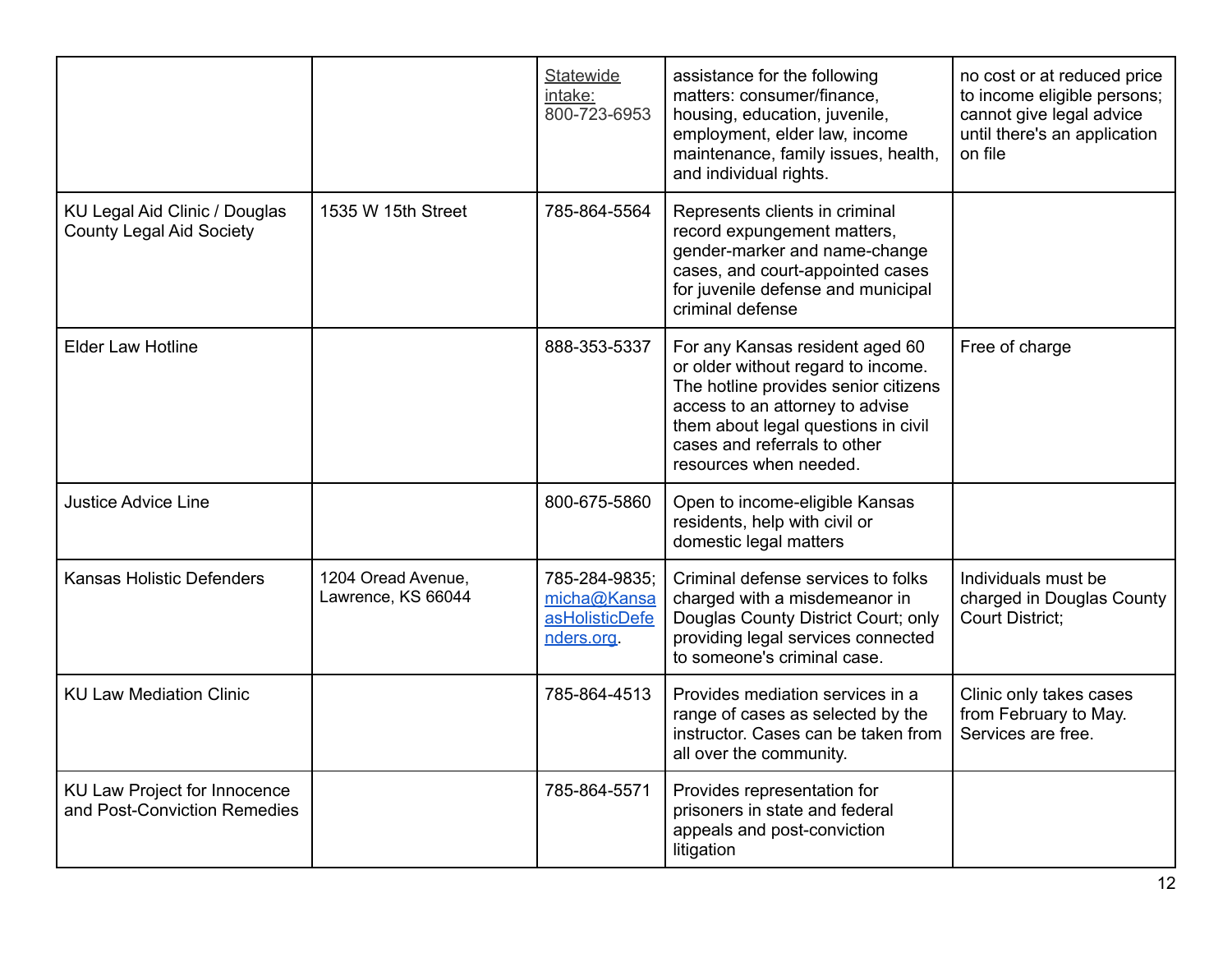| <b>KU Law Tribal Judicial Support</b><br>Clinic           |                          | 785-864-4513                 | Provides research support to tribal<br>judiciary                                                                                                                                                          |                                                                                                                                         |
|-----------------------------------------------------------|--------------------------|------------------------------|-----------------------------------------------------------------------------------------------------------------------------------------------------------------------------------------------------------|-----------------------------------------------------------------------------------------------------------------------------------------|
| Senior Resource Center -<br><b>Elder Law Clinic</b>       | 745 Vermont              | 785-842-0543                 | Attorney from Kansas Legal<br>Services sent each month to<br>answer legal questions from<br>Seniors. Six, 30-minute<br>appointment slots are available.                                                   | Takes place on the 2nd<br>Monday of each month<br>from 9am-12pm. Must<br>schedule an appointment.                                       |
| <b>Willow Domestic Violence</b><br>Center                 | 1920 Moodie Road         | 785-843-3333<br>24/7 hotline | Assistance filling out protection<br>forms, court advocacy, and legal<br>referrals                                                                                                                        |                                                                                                                                         |
| <b>LGBTQ+ RESOURCES</b>                                   | <b>ADDRESS</b>           | <b>PHONE</b>                 | <b>SERVICES</b>                                                                                                                                                                                           | <b>NOTES</b>                                                                                                                            |
| Haus of McCoy                                             | 1046 New Hampshire       | info@hausofm<br>ccoy.org     | Haus of McCoy is a community hub<br>for queer and trans youth living in<br>Lawrence. Provides a gender<br>affirming community closet,<br>community meals, food pantry<br>access, hygiene kits & products. | Community meals are<br>served for youth on<br>Wednesdays. Pickup time<br>& format varies, check<br>social media for more<br>information |
| Kansas Name Change Project                                |                          | 1-800-723-69<br>53           | Free legal representation to<br>transgender, nonbinary, and gender<br>diverse Kansans seeking name<br>change services and ID corrections                                                                  | Provided by Kansas Legal<br>Services. To apply call<br>1-800-723-6953                                                                   |
| <b>Positive Connections</b>                               | 2044 SW Fillmore, Topeka | 785-232-3100                 | STI testing, HIV testing, HIV+ care,<br>prevention, PrEP information, ACA<br>enrollment, free condoms                                                                                                     | Serves all of Northeastern<br>Kansas                                                                                                    |
| Legal Aid Clinic at KU                                    | 1535 W 15th Street       | 785-864-5564                 | Legal assistance for individuals<br>seeking name and gender marker<br>changes through Douglas County<br><b>District Court</b>                                                                             |                                                                                                                                         |
| <b>National Center for</b><br><b>Transgender Equality</b> |                          | (202) 642-4542               | Up to date resources regarding<br>transgender rights, legal<br>protections, and finding legal help                                                                                                        | For more information visit:<br>https://transequality.org/kn<br>ow-your-rights                                                           |
| <b>MENTAL HEALTH &amp;</b>                                | <b>ADDRESS</b>           | <b>PHONE</b>                 | <b>SERVICES</b>                                                                                                                                                                                           | <b>NOTES</b>                                                                                                                            |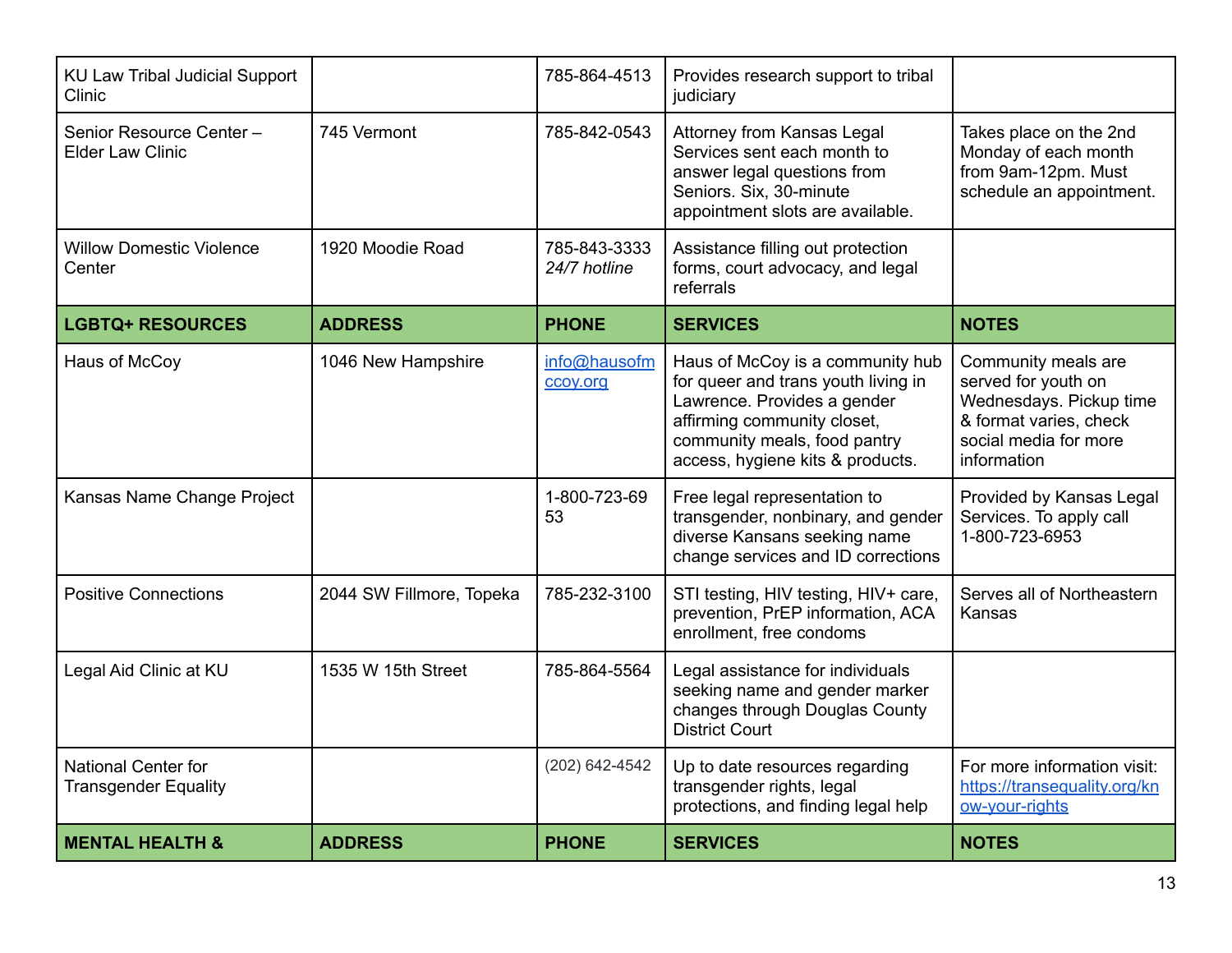| <b>SUBSTANCE USE</b>                                      |                                   |                                                   |                                                                                                                                                                                                                                                                                                               |                                                                                      |
|-----------------------------------------------------------|-----------------------------------|---------------------------------------------------|---------------------------------------------------------------------------------------------------------------------------------------------------------------------------------------------------------------------------------------------------------------------------------------------------------------|--------------------------------------------------------------------------------------|
| <b>Bert Nash Community Mental</b><br><b>Health Center</b> | 200 Maine St.                     | 785-843-9192<br>$(24/7$ number)                   | Outpatient mental health services<br>for adults and children, psychiatric<br>medication services, case<br>management, homeless outreach,<br>transitional housing, and crisis<br>services, SOAR disability<br>application services, IPS Supported<br><b>Employment Services, and SUD</b><br>treatment services |                                                                                      |
| DCCCA, Inc                                                | 3312 Clinton Parkway              | 785-841-4138                                      | Residential & outpatient services<br>for substance abuse & mental<br>health disorders, fostering and<br>adopting, family preservation,<br>addiction treatment programs,<br>non-medical detoxification.                                                                                                        |                                                                                      |
| The Green House                                           | 512 East 9th street,<br>Studio #1 | 785-551-8884                                      | Support group & safe space for<br>girls diagnosed with<br>Attention-Deficit/Hyperactivity<br>Disorder (ADHD/ADD).                                                                                                                                                                                             | Meetings happen<br>in-person on the third<br>Sunday of the Month from<br>1:30-2:30pm |
| <b>Heartland RADAC</b>                                    |                                   | 800-281-0029<br>913-789-0951                      | Assessing, screening, and referrals<br>for substance dependence support.<br>Case management and care<br>coordination services. Heartland<br><b>Treatment Center.</b>                                                                                                                                          | Call for an assessment:<br>1-800-281-0029                                            |
| Kansas Suicide Prevention HQ                              | 2110 Delaware St., Ste. B         | Admin:<br>785-841-9900<br>Crisis:<br>785-841-2345 | 24-hour-crisis line, online chat,<br>education and training                                                                                                                                                                                                                                                   | Online chat at<br>ksphq.org/help/                                                    |
| <b>Positive Bright Start</b>                              | 1900 Delaware St                  | 785-842-9679                                      | Free therapy for kids under 6                                                                                                                                                                                                                                                                                 |                                                                                      |
| <b>SMARTline</b>                                          |                                   | 785-550-0764                                      | Hotline seven days a week from<br>4-8 pm for those struggling with<br>addictive behaviors                                                                                                                                                                                                                     |                                                                                      |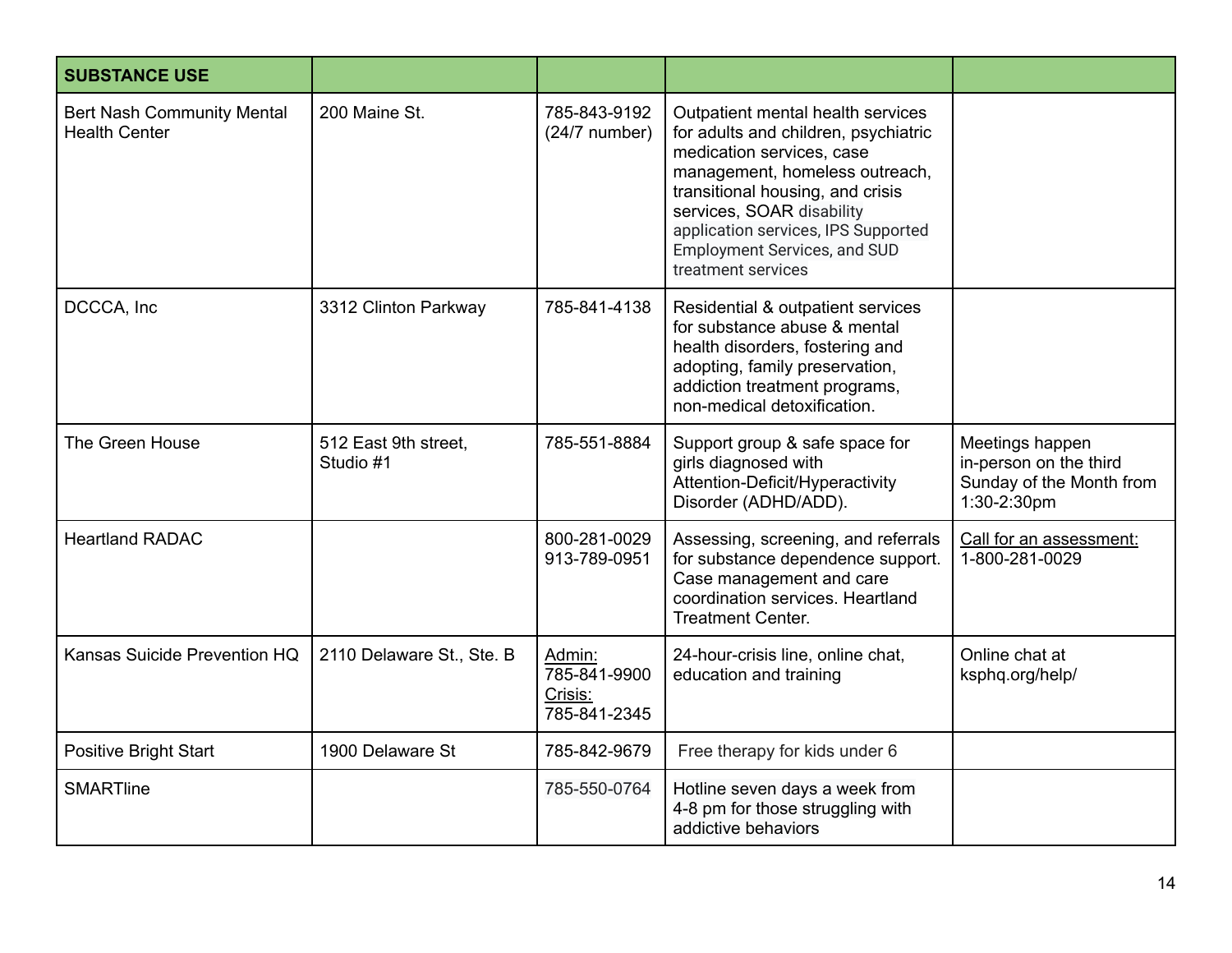| <b>SMART Recovery Groups</b>                                  | bliese@kumc.edu                  |              | Self Management and Recovery<br>Training (SMART) supports<br>individuals who have chosen to<br>abstain or are considering<br>abstinence from any type of<br>addictive behavior, such as<br>substance abuse or gambling<br>addiction. | Meetings online and<br>in-person:<br>Wednesdays, 5-6:30<br>Fridays, 5-6:30                                                                      |
|---------------------------------------------------------------|----------------------------------|--------------|--------------------------------------------------------------------------------------------------------------------------------------------------------------------------------------------------------------------------------------|-------------------------------------------------------------------------------------------------------------------------------------------------|
| Psychology Today                                              | www.psychologytoday.com/<br>$us$ |              | Website used to find therapists in<br>your area                                                                                                                                                                                      | Opportunity to filter<br>therapists by accepted<br>insurance, sexuality, types<br>of therapy used, and<br>specialized issues                    |
| <b>PREGNANCY &amp; BIRTHING</b>                               | <b>ADDRESS</b>                   | <b>PHONE</b> | <b>SERVICES</b>                                                                                                                                                                                                                      | <b>NOTES</b>                                                                                                                                    |
| Catholic Charities of NE KS                                   | 1525 W 6th St.                   | 785-856-2694 | <b>Pregnancy Counseling Program</b><br>which includes free baby items and<br>diapers, car seat and Safe Sleep<br>training, prenatal/postnatal<br>education, regular visits, and<br>referrals to community partners                   | Program is free, voluntary,<br>and confidential                                                                                                 |
| Doulas of Douglas County                                      | doula@dcsb6.org                  |              | A community-based collective of<br>Doulas providing prenatal,<br>postpartum and parenting support<br>to Black, Indigenous and people of<br>color communities                                                                         |                                                                                                                                                 |
| <b>Lawrence Douglas County</b><br><b>Public Health Clinic</b> | 200 Maine St.                    | 785-843-3060 | Breastfeeding support, family<br>planning, WIC nutrition,<br>family-based sexual education, and<br>home visiting services                                                                                                            | Clinic Hours: Monday-<br>Friday 8:30am-5pm (but<br>opens at 10am on<br>Tuesdays). Family<br>planning services operate<br>on a sliding scale fee |
| <b>LMH Postpartum Support</b>                                 | 330 Arkansas St.                 | 785-505-6390 | Support groups for new parents,<br>breastfeeding, and postpartum<br>depression and anxiety. Parenting,<br>birthing, and breastfeeding classes                                                                                        |                                                                                                                                                 |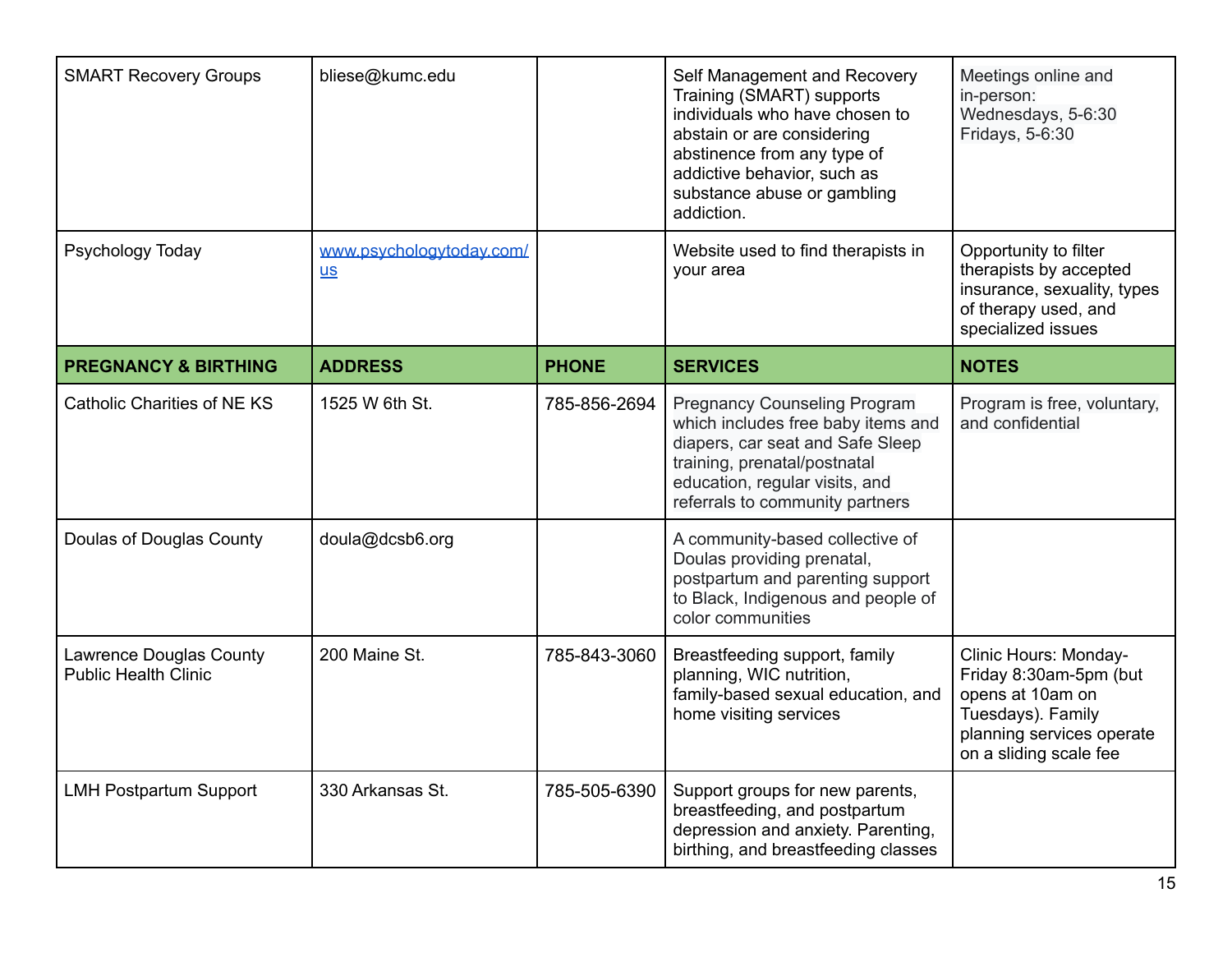|                                                                           |                                                                             |                                   | offered.                                                                                                                                                                                                                                                                  |                                                                                                                                             |
|---------------------------------------------------------------------------|-----------------------------------------------------------------------------|-----------------------------------|---------------------------------------------------------------------------------------------------------------------------------------------------------------------------------------------------------------------------------------------------------------------------|---------------------------------------------------------------------------------------------------------------------------------------------|
| Planned Parenthood of<br><b>Overland Park</b>                             | 4401 W 109th Street,<br>#100, Overland Park, KS<br>66211                    | 913-345-1400                      | Reproductive healthcare provider,<br>providing abortion, birth control,<br>HIV services, men's healthcare,<br>emergency birth control, pregnancy<br>testing, STD testing, & women's<br>healthcare                                                                         | Services are provided with<br>or without insurance.<br>Accepts Medicaid. Open<br>every day except Sunday.<br>Call to book an<br>appointment |
| <b>RENT &amp; UTILITIES</b><br><b>ASSISTANCE</b>                          | <b>ADDRESS</b>                                                              | <b>PHONE</b>                      | <b>SERVICES</b>                                                                                                                                                                                                                                                           | <b>NOTES</b>                                                                                                                                |
| <b>Ballard Center</b>                                                     | 708 Elm St.                                                                 | 785-842-0729                      | Family stabilization funding<br>available, targeted to families with<br>children under 18 years of age                                                                                                                                                                    |                                                                                                                                             |
| <b>Catholic Charities</b>                                                 | 1525 W. 6th St.                                                             | 785-856-2694                      | Provides family stabilization<br>assistance including case<br>management services, housing and<br>utility assistance, KLPP Program                                                                                                                                        |                                                                                                                                             |
| <b>Housing Stabilization</b><br><b>Collaborative of Douglas</b><br>County | https://www.unitedwaydgco.or<br>g/form/hsc-rental-assistance-<br>applicatio | 785-424-5266                      | Rental & Utility Assistance program<br>for income eligible persons;                                                                                                                                                                                                       | Contact Gabi Sprague with<br>questions,<br>gsprague@douglascounty<br>ks.org                                                                 |
| Kansas Emergency Rental<br>Assistance Program (KERA)                      |                                                                             | <b>KERA@kshou</b><br>singcorp.org | Rent & Utility assistance program<br>for tenants financially impacted by<br>COVID-19. Approved applicants<br>are eligible for assistance with up<br>to 12 months of current and past<br>due rent, past due utilities, and<br>three months of future rental<br>assistance. | Apply at<br>https://kera-kshousingcorp.<br>org/kera24#/                                                                                     |
| <b>City of Lawrence Emergency</b><br>Loan Fund                            |                                                                             | 785-832-7700                      | Loans of up to \$5000 (\$2500 for<br>mobile homes) for emergency<br>repairs and furnace replacement                                                                                                                                                                       |                                                                                                                                             |
| <b>Cold Weather Rule</b>                                                  |                                                                             | 800-662-0027                      | Assistance setting up a payment<br>plan for electric, natural gas, and/or                                                                                                                                                                                                 |                                                                                                                                             |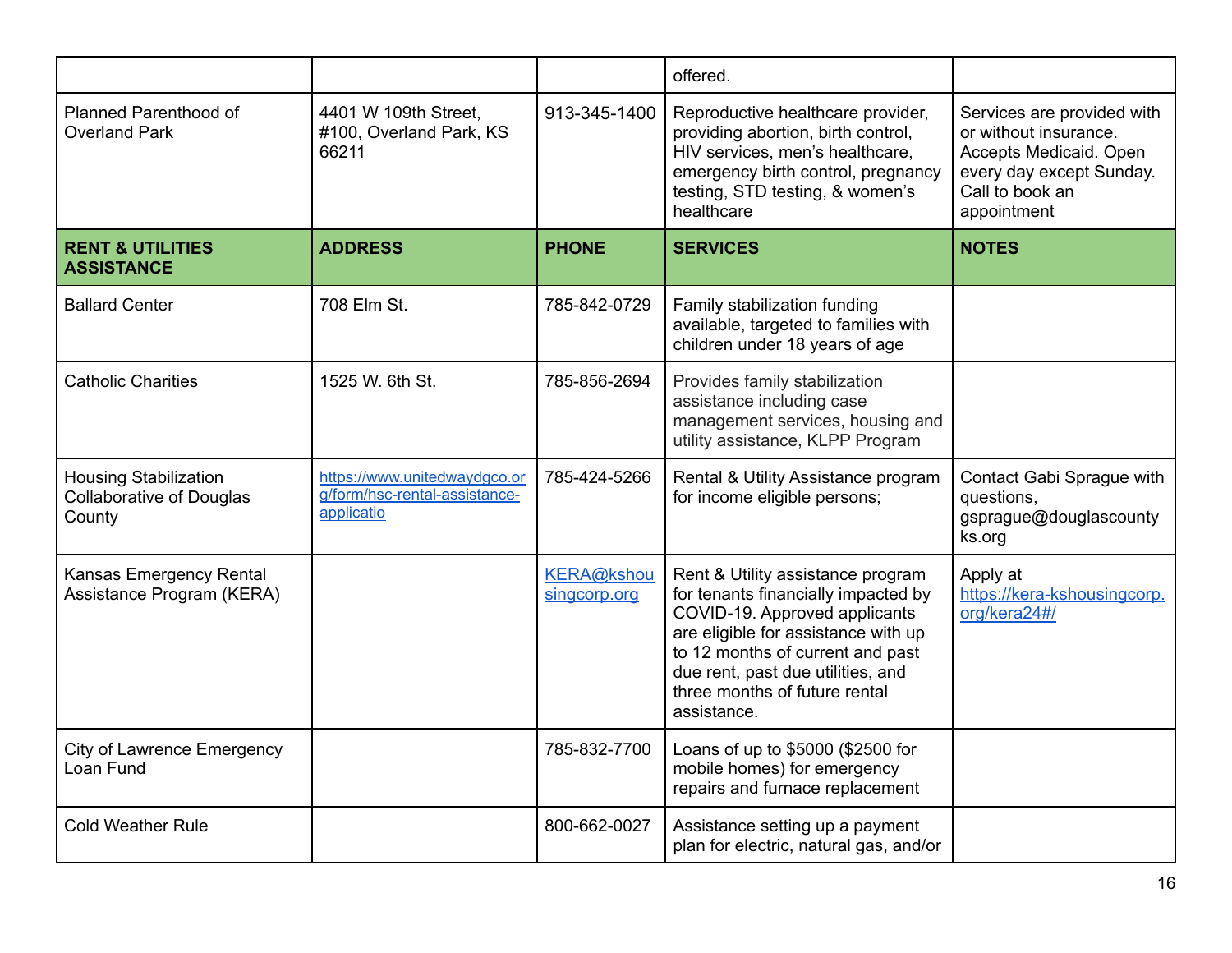|                                                 |                                    |                              | water bills                                                                                                                                                                                                                                  |                                                                                                                                                                                       |
|-------------------------------------------------|------------------------------------|------------------------------|----------------------------------------------------------------------------------------------------------------------------------------------------------------------------------------------------------------------------------------------|---------------------------------------------------------------------------------------------------------------------------------------------------------------------------------------|
| Corpus Christi Catholic Church                  | 6001 Bob Billings Pkwy             | 785-843-6286                 | Assistance offered on case-by-case<br>basis after all other financial<br>options are exhausted;                                                                                                                                              | Call Tuesday/Thursday<br>between 1-3pm. Services<br>only offered once every 3<br>months                                                                                               |
| <b>ECKAN</b>                                    | 2518 Ridge Ct. (basement<br>level) | 785-841-3357                 | <b>Assistance with Kansas</b><br><b>Emergency Rent Assistance</b><br>applications; housing solution<br>applications.                                                                                                                         | Must call for appt. Office<br>hours are Monday-Friday 9<br>am to 4pm. No walk-ins.                                                                                                    |
| Low Income Energy Assistance<br>Program (LIEAP) | 1901 Delaware St.                  | 800-432-0043                 | Heating bill assistance program<br>available January-March through<br><b>KS DCF</b>                                                                                                                                                          | Apply at Ballard Center,<br>Salvation Army, and<br><b>ECKAN</b>                                                                                                                       |
| <b>Project DESERVE</b>                          |                                    | 316-219-2121<br>800-383-1183 | Provides emergency assistance<br>paying energy costs for households<br>with children or adults meeting<br>Social Security disability criteria,<br>people 65 years or older, and<br>income-eligible households.<br>Program managed by Evergy. | Applicants may receive a<br>one-time payment of up to<br>\$100-\$300, depending on<br>their eligibility, to be<br>applied toward an energy<br>bill over a rolling 12-month<br>period. |
| <b>Salvation Army</b>                           | 946 New Hampshire                  | 785-843-4188<br>ext.104      |                                                                                                                                                                                                                                              | Call and leave a message<br>stating name, phone<br>number, number of people<br>in household, and<br>description of need.                                                              |
| Senior Resource Center of<br>Douglas County     | 745 Vermont St.                    | 785-842-0543                 | Rent and utility assistance for<br>seniors                                                                                                                                                                                                   |                                                                                                                                                                                       |
| Warm Hearts of Douglas<br>County                | warmheartsofdouglascount<br>y.com  |                              | From January-March, up to \$600<br>for heat bill assistance                                                                                                                                                                                  | Apply at Ballard Center,<br><b>ECKAN, Senior Resource</b><br>Center, Catholic Charities,<br>or Salvation Army                                                                         |
| Access from AT&T                                |                                    | 855-220-5211                 | Low-cost wireline home internet<br>service to households with at least<br>one resident who participates in                                                                                                                                   |                                                                                                                                                                                       |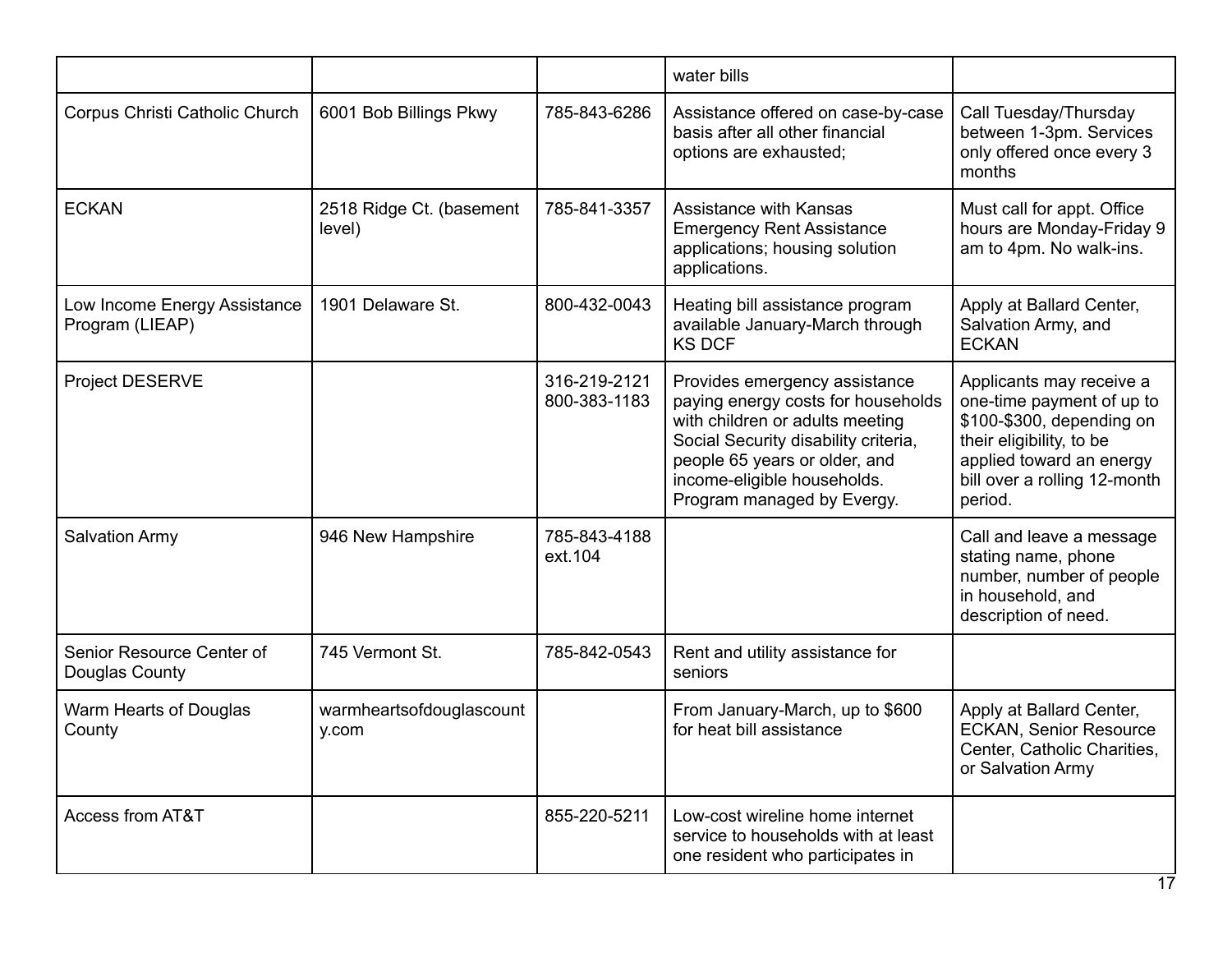|                                            |                                                                                      |                              | <b>Supplemental Nutrition Assistance</b><br>Program (SNAP) and who resides<br>at an address covered by that<br>program                                           |                                                                                                                              |
|--------------------------------------------|--------------------------------------------------------------------------------------|------------------------------|------------------------------------------------------------------------------------------------------------------------------------------------------------------|------------------------------------------------------------------------------------------------------------------------------|
| <b>Affordable Connectivity</b><br>Program  | https://www.fcc.gov/broadb<br>andbenefit                                             | 833-511-0311                 | Discount on broadband service for<br>eligible households                                                                                                         | Monthly discount of \$30<br>per month.                                                                                       |
| Kansas Lifeline Program                    |                                                                                      | 800-662-0027                 | Low-income households may be<br>eligible to receive a discount on<br>monthly local telephone bill,<br>broadband & internet                                       | Discounts of up to \$17.02<br>per month on phone or<br>internet services                                                     |
| <b>SAFETY</b>                              | <b>ADDRESS</b>                                                                       | <b>PHONE</b>                 | <b>SERVICES</b>                                                                                                                                                  | <b>NOTES</b>                                                                                                                 |
| <b>Elder Abuse Hotline</b>                 | http://www.dcf.ks.gov/servi<br>ces/PPS/Pages/ReportAdu<br><b>ItAbuseNeglect.aspx</b> | 800-922-5330                 | Hotline for reports of adult abuse,<br>neglect and exploitation occurring<br>in our community.                                                                   | Hotline is staffed 24/7,<br>including holidays. If you<br>suspect an adult is at<br>immediate risk, contact<br>911.          |
| <b>Senior Resource Center</b>              | 745 Vermont                                                                          | 785-842-0543                 | Assistance for seniors experiencing<br>elder abuse and/or neglect                                                                                                |                                                                                                                              |
| The Sexual Trauma and Abuse<br>Care Center | 708 W. 9th St, Ste. 105                                                              | 785-843-8985<br>24/7 hotline | 24/7 Advocacy and response,<br>hospital advocacy, therapy and<br>support groups, prevention &<br>education, Lawrence Ordinance &<br>Safe Bar Alliance Trainings. | Free and confidential<br>services for<br>victims/survivors of sexual<br>assault and abuse. For<br>more info call the hotline |
| <b>Willow Domestic Violence</b><br>Center  | 1920 Moodie Road                                                                     | 785-843-3333<br>24/7 hotline | Shelter, individual counseling,<br>support groups, case management,<br>court advocacy, safety planning                                                           | Free and confidential<br>services for survivors of<br>domestic violence and<br>human trafficking                             |
| <b>SENIORS</b>                             | <b>ADDRESS</b>                                                                       | <b>PHONE</b>                 | <b>SERVICES</b>                                                                                                                                                  | <b>NOTES</b>                                                                                                                 |
| <b>Senior Resource Center</b>              | 745 Vermont                                                                          | 785-842-0543                 | Resources and referrals for seniors<br>and their loved ones for crisis<br>support and critical needs, activities<br>& social engagement                          |                                                                                                                              |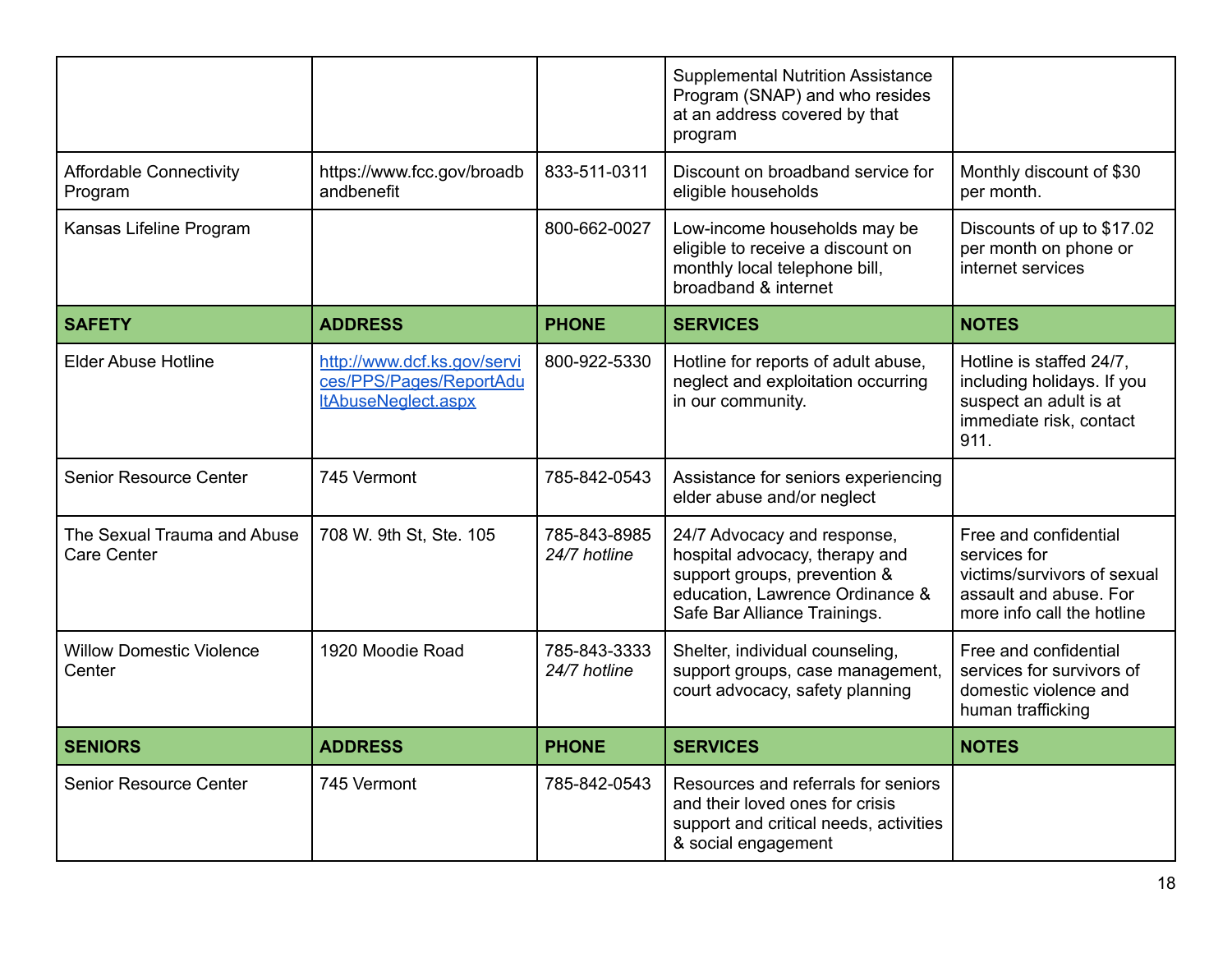| <b>Habitat for Humanity</b>         | 720 Connecticut                | 785-832-0777 | Aging in Place program providing<br>critical repairs & modifications<br>allowing older adults to age at<br>home              |                                                                                     |
|-------------------------------------|--------------------------------|--------------|------------------------------------------------------------------------------------------------------------------------------|-------------------------------------------------------------------------------------|
| Jayhawk Area Agency on<br>Aging     | 2001 Haskell Ave.              | 785-832-0754 | Health insurance counseling,<br>nutrition, physical fitness, in-home<br>services, housing navigation<br>services for seniors |                                                                                     |
| <b>Tenants to Homeowners</b>        | 2518 Ridge Ct. #103            | 785-842-5494 | Helping Hammers senior home<br>repair program providing home<br>repairs & modifications                                      | <b>Contact the Senior</b><br>Resource Center for a<br>referral                      |
| <b>THRIFT STORES</b>                | <b>ADDRESS</b>                 | <b>PHONE</b> | <b>SERVICES</b>                                                                                                              | <b>NOTES</b>                                                                        |
| Goodwill                            | 2200 W. 31st St.               | 785-331-3908 | Clothing, shoes, bags, homewares,<br>furniture                                                                               | Open 10am-8pm, 7 days a<br>week                                                     |
| <b>Habitat for Humanity ReStore</b> | 708 Connecticut                | 785-856-6920 | Furniture, appliances, lighting,<br>doors, windows, plumbing, bath,<br>cabinets, flooring, HVAC, building<br>materials       |                                                                                     |
| St. John's Rummage House            | Corner of 13th and<br>Kentucky | 785-843-0109 |                                                                                                                              | <b>Shopping Hours:</b><br>Wednesday: 11am-3pm<br>Saturday:<br>8:30am-12:30pm        |
| <b>Salvation Army Family Store</b>  | 1601 W 23rd St.                | 785-856-1115 | Furniture, clothing in all sizes,<br>shoes, bags, homewares                                                                  |                                                                                     |
| Social Service League               | 905 Rhode Island               | 785-843-5414 | Clothing, shoes, bags, homewares                                                                                             | Open for sales (no<br>vouchers) SAT 10-4. Open<br>for vouchers TU, W and<br>TH 10-1 |
| <b>TRANSPORTATION</b>               | <b>ADDRESS</b>                 | <b>PHONE</b> | <b>SERVICES</b>                                                                                                              | <b>NOTES</b>                                                                        |
| <b>Lawrence Transit</b>             | 933 New Hampshire Street       | 785-864-4644 | Reduced fares available for K-12<br>and Haskell students, persons                                                            | Passengers seeking a<br>reduced fare are required                                   |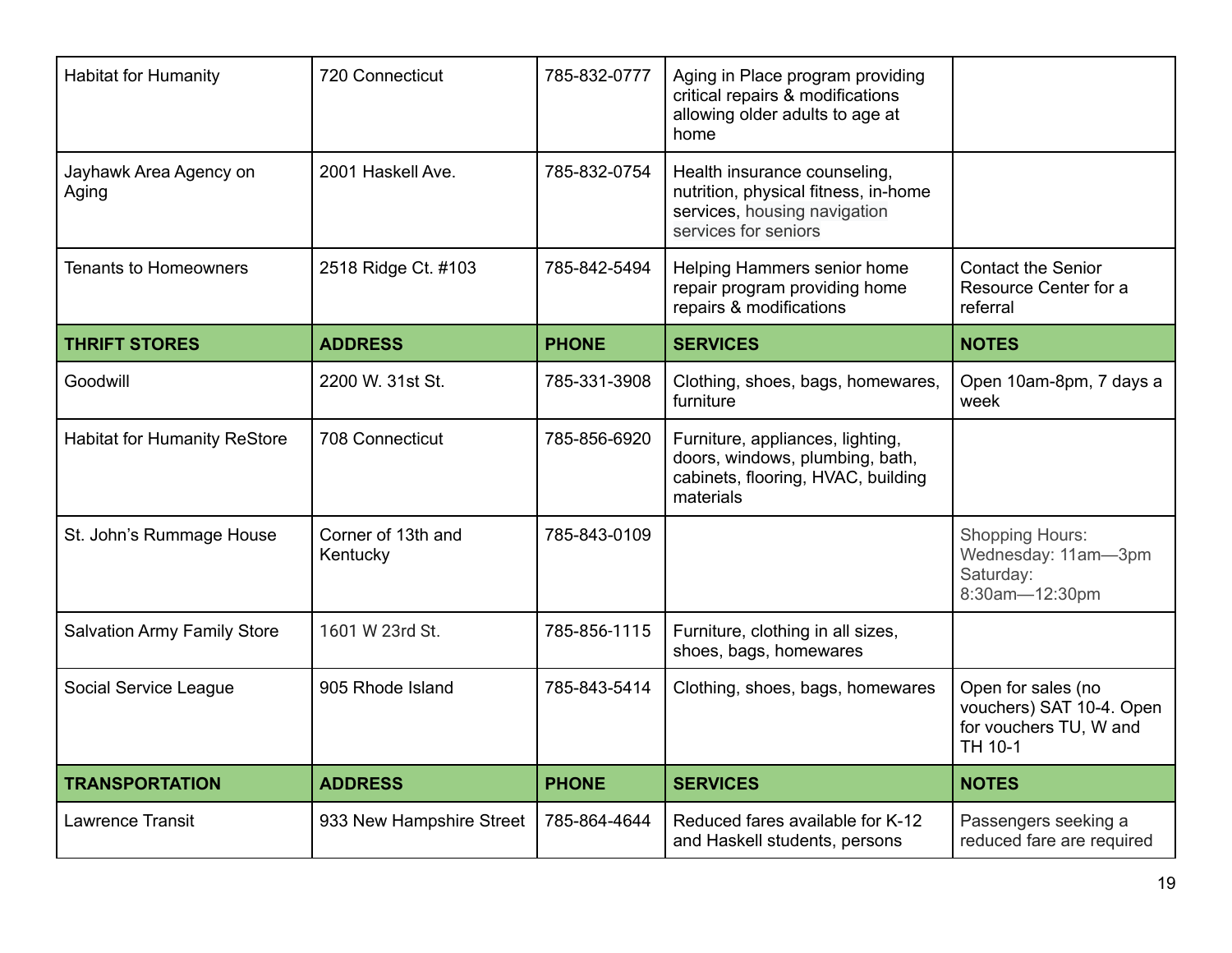|                                                |                            |                              | ages 60+, and persons with<br>disabilities.                                                                                                  | to prove their status<br>through a valid<br>state-issued or student ID,<br>Medicare card or T Lift ID. |
|------------------------------------------------|----------------------------|------------------------------|----------------------------------------------------------------------------------------------------------------------------------------------|--------------------------------------------------------------------------------------------------------|
| <b>KU on Wheels</b>                            |                            | 785-864-4644                 | https://transportationservices.ku.ed<br>u/bus-service                                                                                        |                                                                                                        |
| Senior Wheels (Senior<br>Resource Center)      | 745 Vermont St.            | 785-842-0543                 | Wheelchair accessible<br>transportation service available<br>M-F 7am-3:40pm for seniors 60+                                                  | City rides \$4/destination<br>County rides<br>\$6/destination                                          |
| Independence, Inc.                             | 2001 Haskell Ave.          | 785-841-0333                 | Accessible vehicles providing<br>general transportation service.<br>Final rides begin at 4pm                                                 | Rides for \$3                                                                                          |
| K-10 Connector                                 |                            |                              | https://ridekc.org/routes/510-k10-co<br>nnector                                                                                              | Free                                                                                                   |
| <b>Bicycle Network Maps</b>                    |                            |                              | https://lawrenceks.org/mpo/bikema<br>p/                                                                                                      |                                                                                                        |
| <b>City of Lawrence Parking</b>                |                            |                              | https://lawrenceks.org/parking/                                                                                                              |                                                                                                        |
| NightLine                                      |                            | 785-312-7054                 | After hours bus service for those<br>needings rides in Lawrence from<br>8pm-6am                                                              | Rides must be scheduled<br>during business hours.<br>Fare is 2\$ each way.                             |
| YOUTH & PARENTING                              | <b>ADDRESS</b>             | <b>PHONE</b>                 | <b>SERVICES</b>                                                                                                                              | <b>NOTES</b>                                                                                           |
| Child Care Aware of Eastern<br><b>KS</b>       | east.ks.childcareaware.org | 785-357-5171                 | Customized childcare and<br>parenting services referrals                                                                                     |                                                                                                        |
| <b>Willow Domestic Violence</b><br>Center      | 1920 Moodie Road           | 785-843-3333<br>24/7 hotline | Willow offers a Positive Parenting<br><b>Support Group</b>                                                                                   |                                                                                                        |
| Kansas Dept. for Children &<br><b>Families</b> | 1901 Delaware St.          | 785-832-3700                 | A variety of resources, including<br>child support, economic and<br>employment, prevention and<br>protection, and rehabilitation<br>services |                                                                                                        |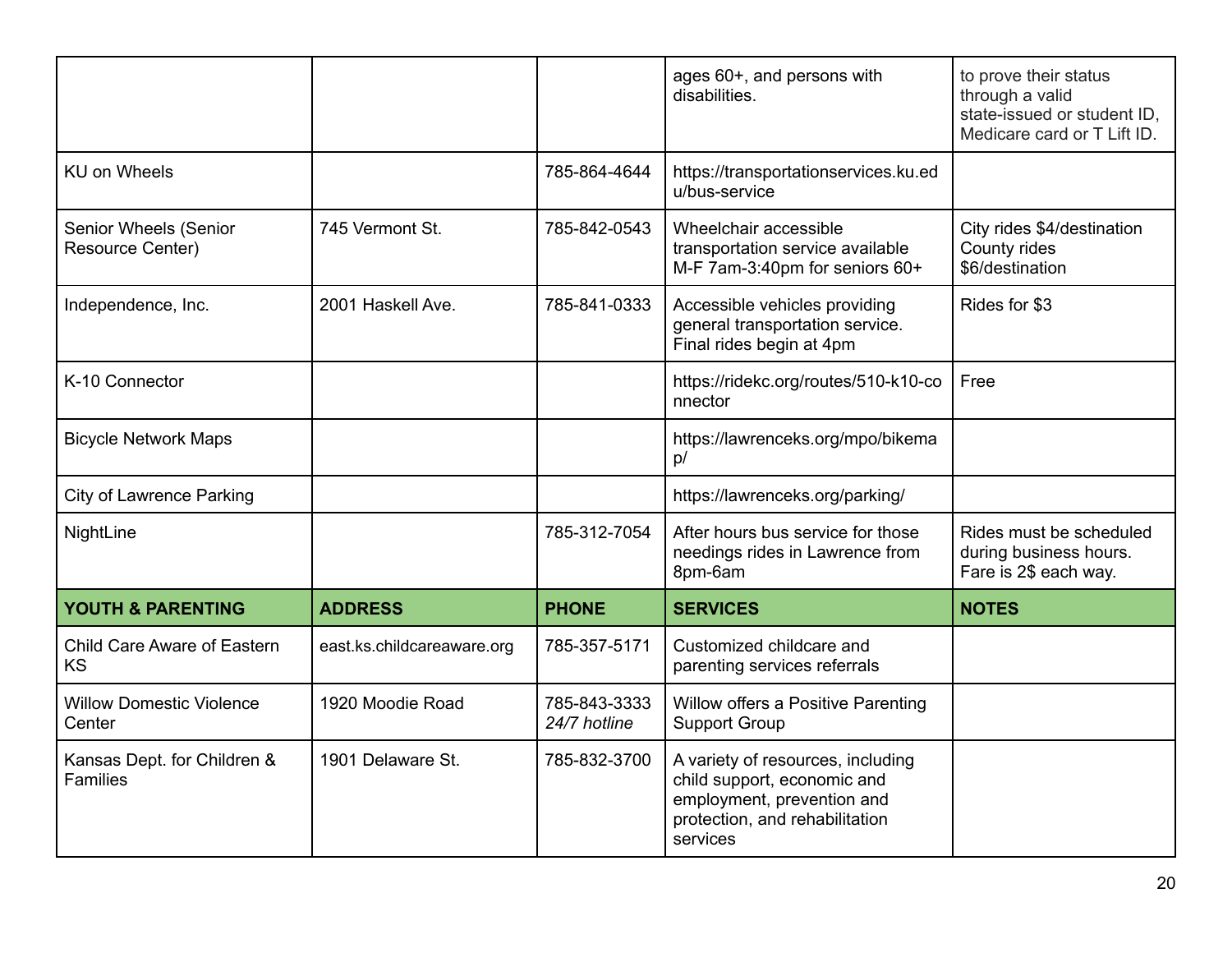| <b>Ballard Center</b>                | 708 Elm St.                 | 785-842-0729 | Early childhood education program,<br>diaper pantry, emergency funding<br>for families to maintain housing<br>stability            |                                                                                                                                                        |
|--------------------------------------|-----------------------------|--------------|------------------------------------------------------------------------------------------------------------------------------------|--------------------------------------------------------------------------------------------------------------------------------------------------------|
| <b>Big Brothers Big Sisters</b>      | 2518 Ridge Ct.              | 785-843-7359 | Helps match caring adult mentors<br>with children who need them                                                                    | Call to schedule an<br>appointment                                                                                                                     |
| Boys & Girls Club                    | 2910 Haskell Ave.           | 785-841-5672 | 14 sites across Lawrence,<br>providing after-school programs for<br>children                                                       | Scholarships available                                                                                                                                 |
| The Children's Shelter               | 1925 Delaware St.           | 785-843-2085 | Residential group care, family<br>foster care, and prevention<br>programs                                                          | Call for appointment                                                                                                                                   |
| <b>Communities in Schools</b>        | 1919 Delaware St.           | 785-856-5190 | Assistance with access to food and<br>healthcare, after-school tutoring,<br>mentoring, parent support,<br>out-of-school enrichment | Serving students and<br>families attending Prairie<br>Park Elementary- 2711<br>Kensington Rd.<br>785-330-1807,<br>stacie.jackson@cismidame<br>rica.org |
| <b>ECKAN HeadStart</b>               | 925 Vermont St.             | 785-842-2515 | Serves children ages 3-5                                                                                                           |                                                                                                                                                        |
| <b>Healthy Kansas Kids</b>           | healthykansaskids.org       | 833-309-0121 | Free KanCare assistance and<br>support for children and<br>parents/caregivers of children                                          | Email<br>hkk@healthykansaskids.org<br>or call to initiate services                                                                                     |
| KU Child & Family Services<br>Clinic | 1000 Sunnyside Ave<br>#2021 | 785-864-4416 | Low-cost mental health<br>assessment services, treatment<br>programs, consultations, and<br>school-based interventions             |                                                                                                                                                        |
| <b>Lawrence Arts Center</b>          | 940 New Hampshire           | 785-843-2787 | Arts-based preschool and<br>educational programs for children<br>that provide social, motor, and<br>creative experiences           | Scholarships available                                                                                                                                 |
| Lawrence-Douglas County              | 200 Maine St.               | 785-856-7361 | Home visiting and case                                                                                                             |                                                                                                                                                        |